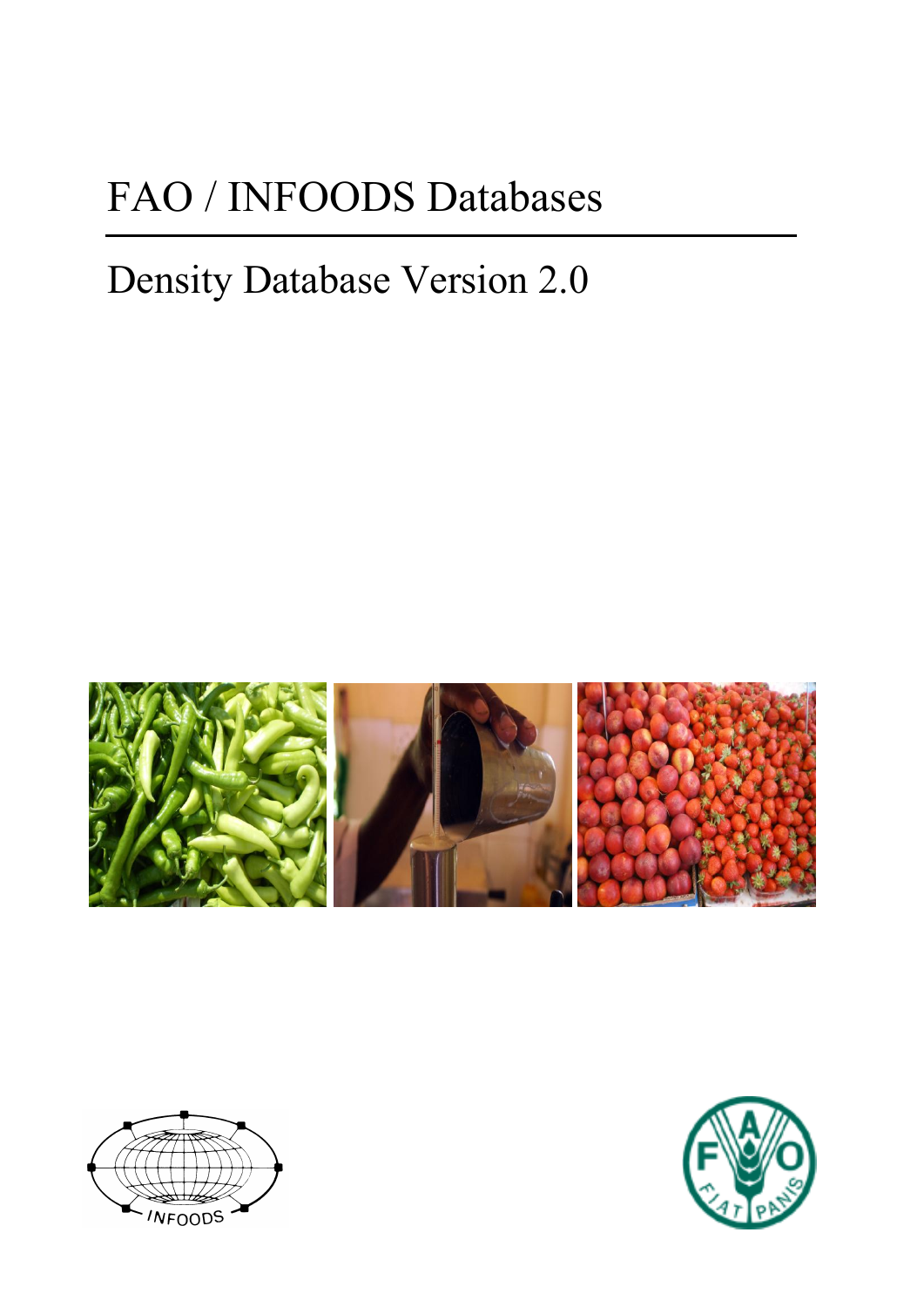Cover design: Kristy Ebanks in collaboration with Doris Rittenschober, Barbara Stadlmayr, U. Ruth Charrondiere, Diedelinde Persijn and Verena Nowak. Photos: © FAO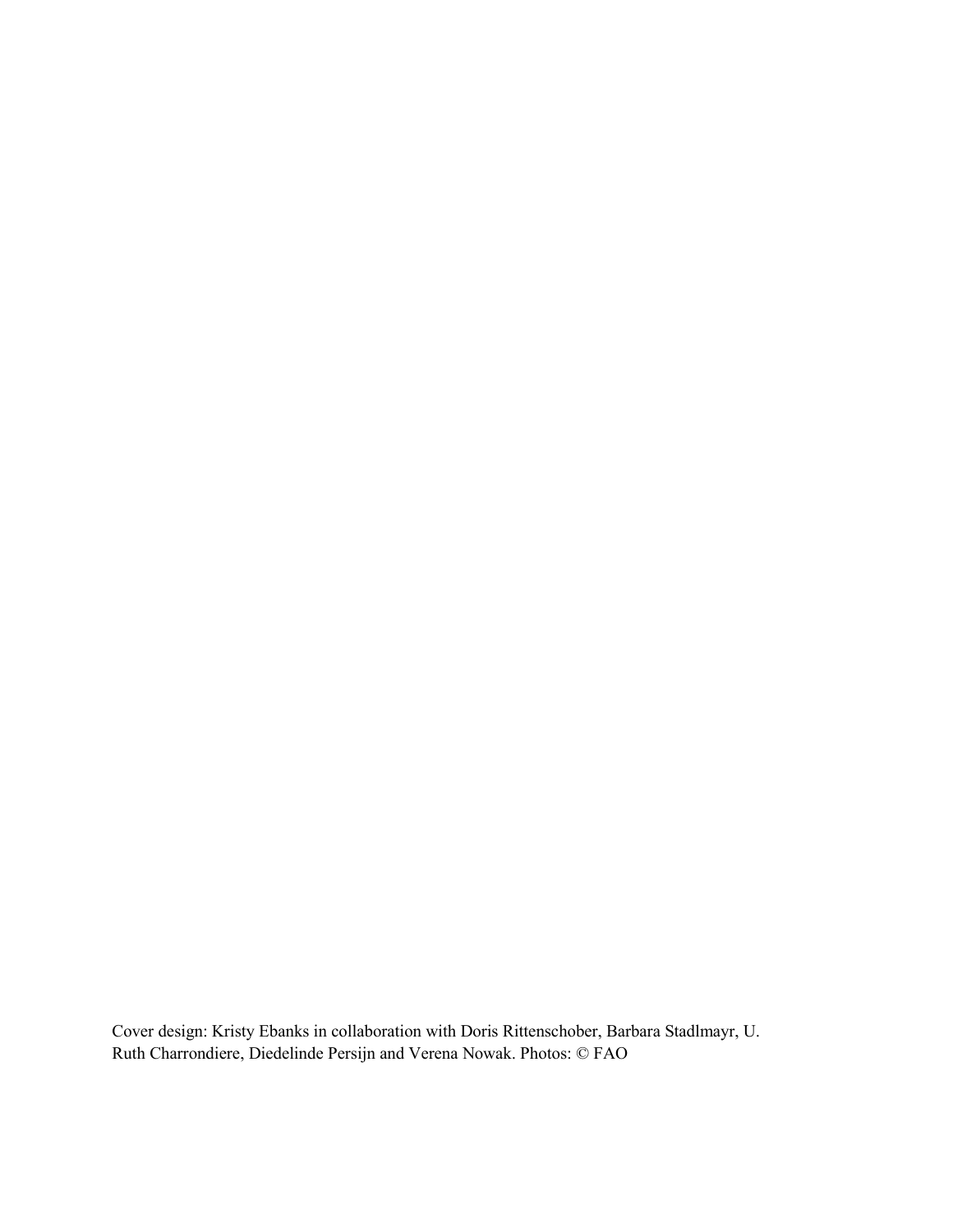### **FAO/INFOODS Density Database Version)2.0)(2012)**

Prepared by: U. Ruth Charrondiere, David Haytowitz and Barbara Stadlmayr



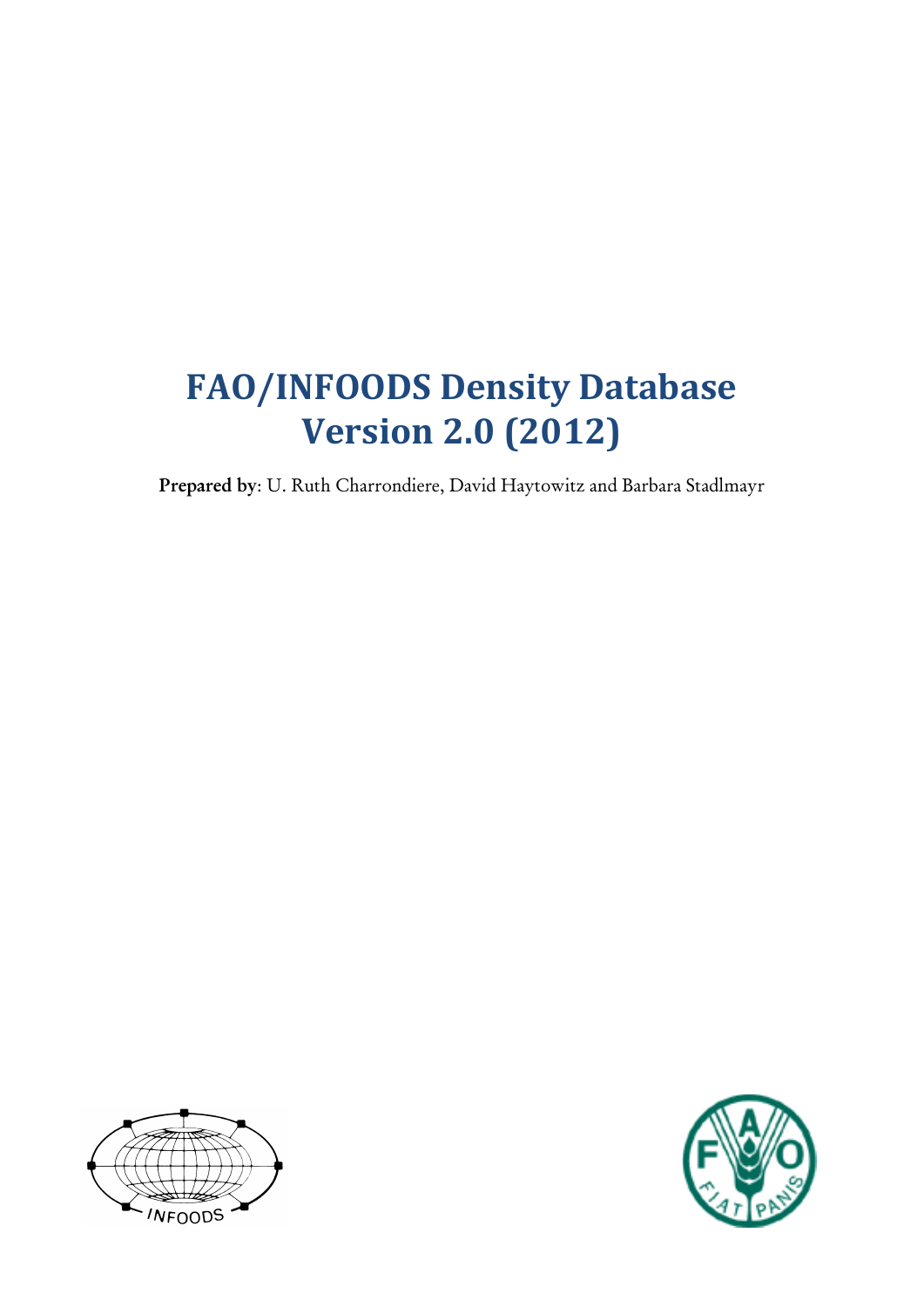The designations employed and the presentation of material in this information product do not imply the expression of any opinion whatsoever on the part of the Food and Agriculture Organization of the United Nations (FAO) concerning the legal or development status of any country, territory, city or area or of its authorities, or concerning the delimitation of its frontiers or boundaries. The mention of specific companies or products of manufacturers, whether or not these have been patented, does not imply that these have been endorsed or recommended by FAO in preference to others of a similar nature that are not mentioned.

The views expressed in this information product are those of the author(s) and do not necessarily reflect the views of FAO.

E-ISBN 978-92-5-107346-9 (PDF)

All rights reserved. FAO encourages reproduction and dissemination of material in this information product. Non-commercial uses will be authorized free of charge, upon request. Reproduction for resale or other commercial purposes, including educational purposes, may incur fees. Applications for permission to reproduce or disseminate FAO copyright materials, and all queries concerning rights and licences, should be addressed by e-mail to copyright@fao.org or to the Chief, Publishing Policy and Support Branch, Office of Knowledge Exchange, Research and Extension, FAO, Viale delle Terme di Caracalla, 00153 Rome, Italy.

© FAO 2012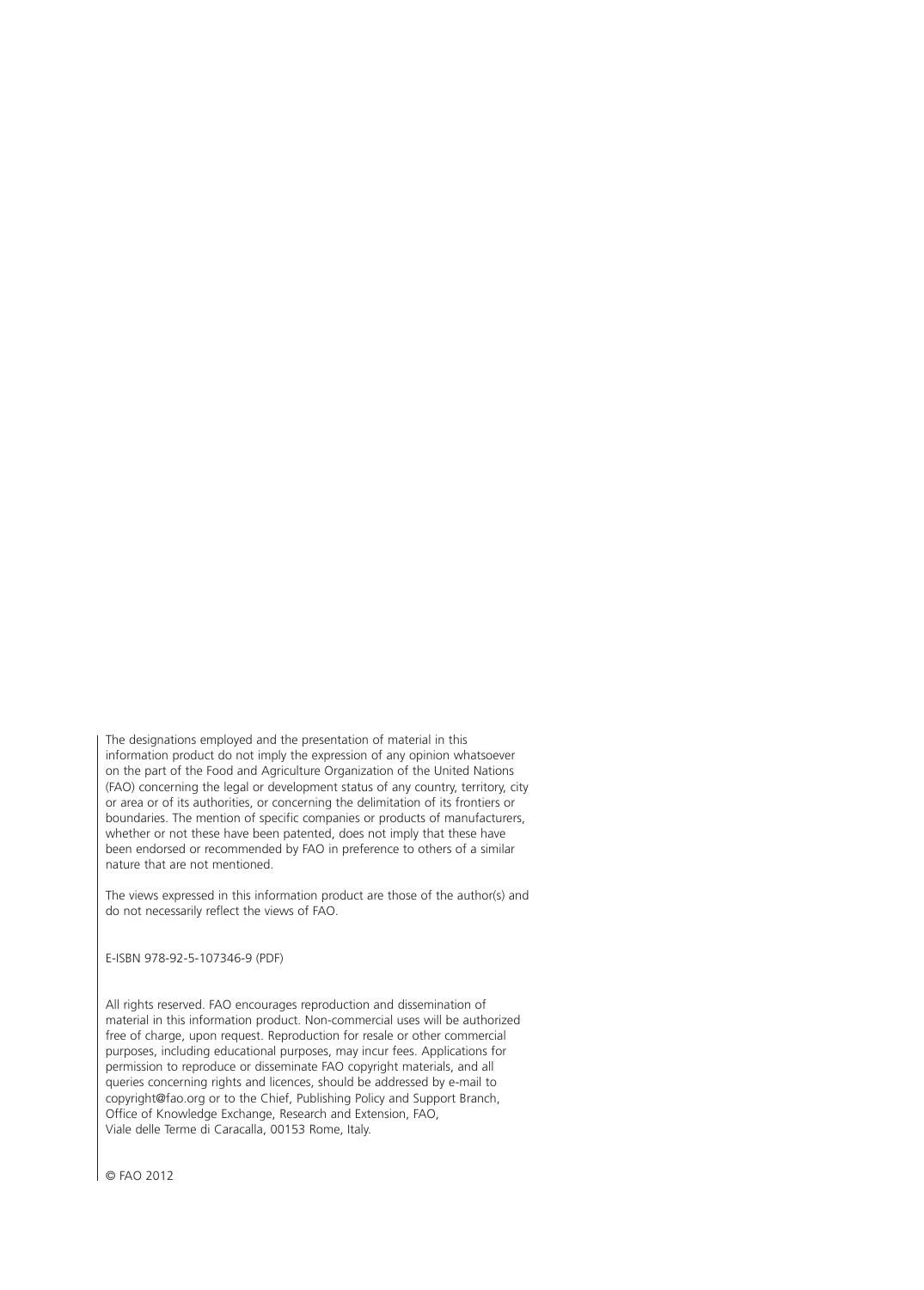#### **Table of contents**

| 17 |
|----|
|    |
|    |
|    |
|    |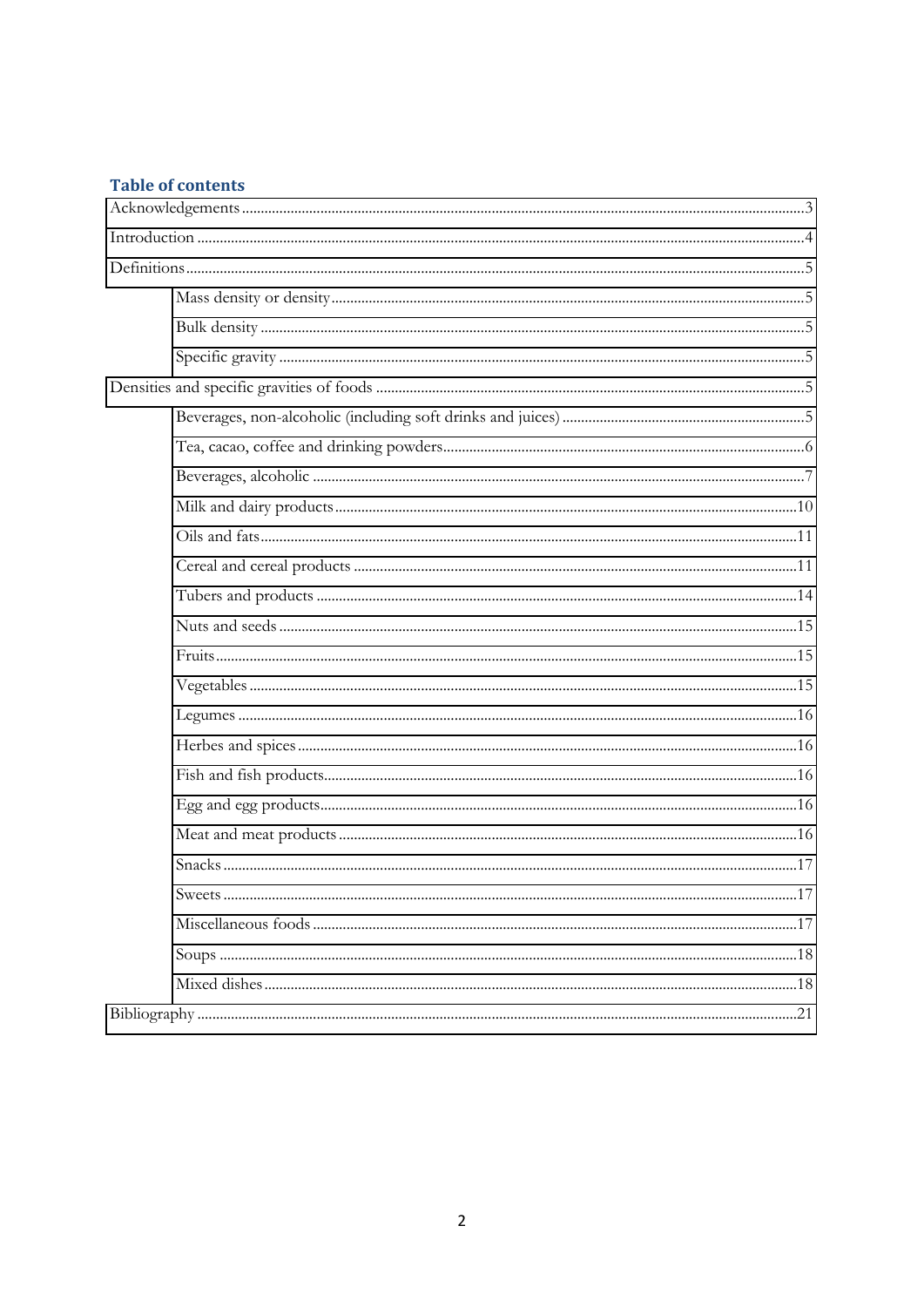#### <span id="page-5-0"></span>**Acknowledgements**

The authors would like to thank members of the INFOODS listserv for comments received on version 1.0, especially from Anders Moeller, and Suzanne Murphy and Connie Gewa for sharing density data collected in a Kenyan project.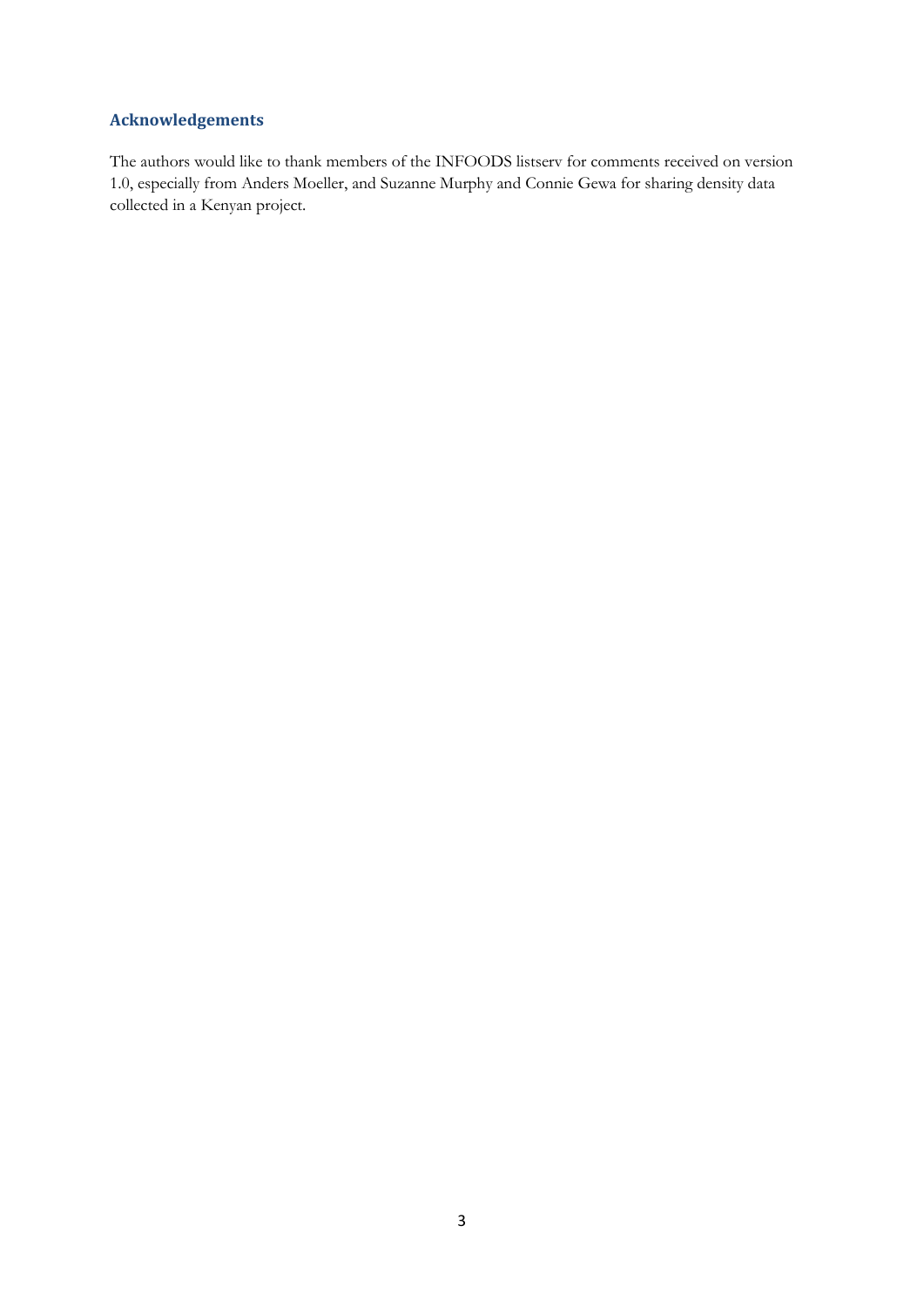#### <span id="page-6-0"></span>**Introduction**

FAO/INFOODS prepared this database to provide a tool for researchers and professionals to convert volume into weight and vice-versa. Data were collected from the literature, various national food composition tables and measurements conducted by the authors (see bibliography).

Version 1.0 included density data for 214 food entries in 16 food groups from six sources and version 2.0 includes 638 foods entries in 20 food groups from 11 sources. For version 2, in addition to density data it was decided to also present data on specific gravity and to define the terms used. The data presented in this database are divided between density (including mass density and bulk density) and specific gravity. Like version 1.0, the data can be downloaded in Excel format from the INFOODS website.

| Food group                                                                                                            | Number of foods |
|-----------------------------------------------------------------------------------------------------------------------|-----------------|
| Beverages, non alcoholic (including soft drinks and juices)                                                           | 44              |
| Tea, coffee and drinking powders                                                                                      | 18              |
| Beverages (alcoholic)                                                                                                 | 118             |
| - Beer                                                                                                                | 19              |
| - Spirits and liqueurs                                                                                                | 59              |
| - Wine and cider                                                                                                      | 40              |
| Milk and dairy products                                                                                               | 48              |
| - Milk                                                                                                                | 17              |
| - Dairy products                                                                                                      | 31              |
| Oils and fats                                                                                                         | 30              |
| - Oils                                                                                                                | 23              |
| - Fats and others                                                                                                     | 7               |
| Cereals and cereal products                                                                                           | 130             |
| Tubers and products*                                                                                                  | 13              |
| Nuts and seeds                                                                                                        | 12              |
| Fruits*                                                                                                               | 3               |
| Vegetables                                                                                                            | 29              |
| Legumes                                                                                                               | 20              |
| Herbs and spices*                                                                                                     | 8               |
| Fish and fish products                                                                                                | $\overline{2}$  |
| Eggs and egg products                                                                                                 | $\overline{3}$  |
| Meat and meat products*                                                                                               | 13              |
| Snacks                                                                                                                | 3               |
| <b>Sweets</b>                                                                                                         | 22              |
| Miscellaneous foods (e.g. salt table, salad dressing)                                                                 | 18              |
| Soups                                                                                                                 | 10              |
| Mixed dishes<br>$f_{\text{max}}$ $f_{\text{max}}$ $f_{\text{max}}$ $f_{\text{max}}$ $f_{\text{max}}$ $f_{\text{max}}$ | 94              |

*Table 1. Food groups and number of foods*

new food group in Version 2.0

**If you have any additional measured data, we would appreciate if you could send them to ruth.charrondiere@fao.org to incorporate them into the FAO/INFOODS Density Database. Your contribution will be acknowledged with your name.**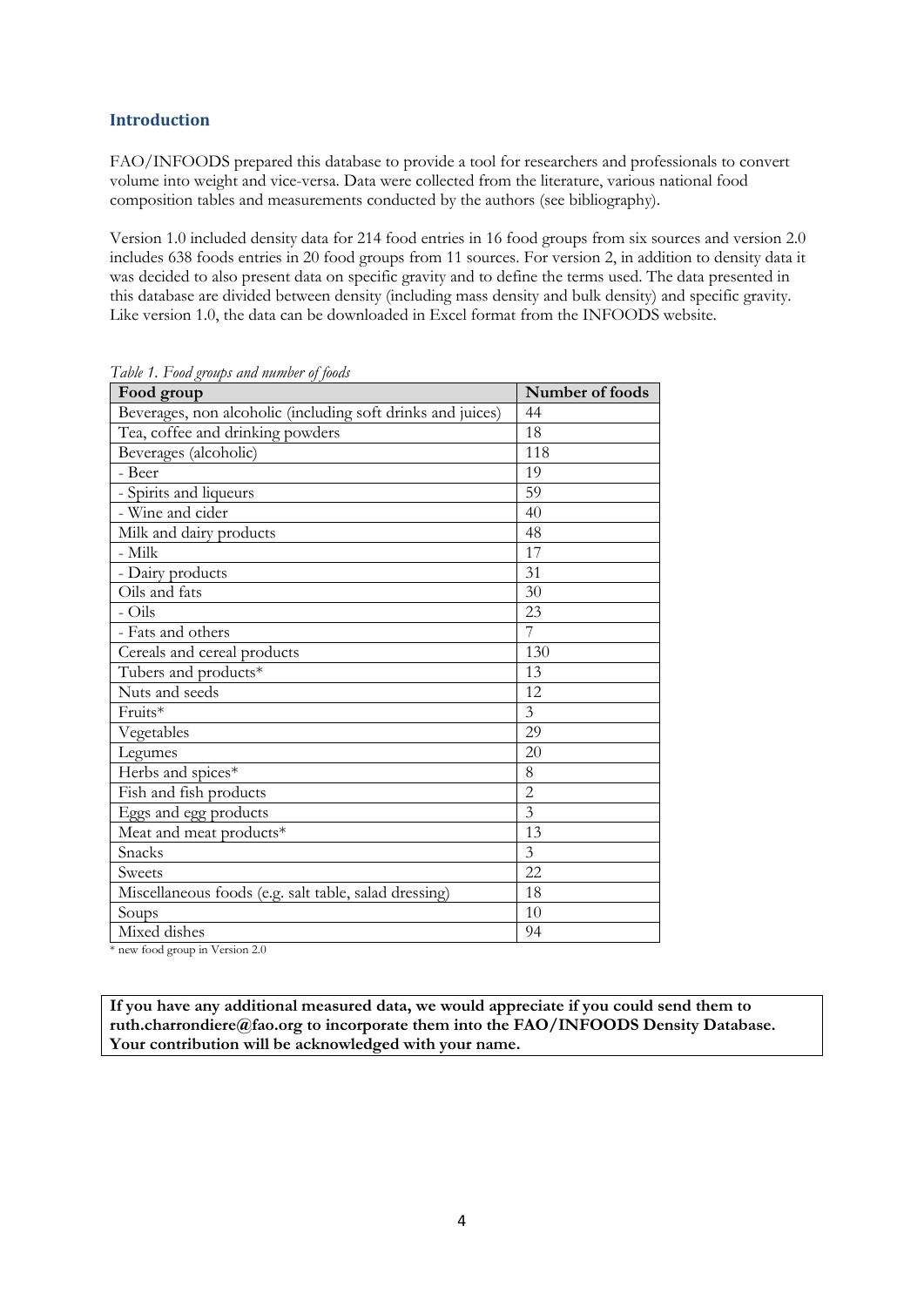#### <span id="page-7-0"></span>**Definitions**

<span id="page-7-1"></span>x **Mass density or density**: The mass density or density of a material is defined as its mass per unit volume. The mass density of a material varies with temperature and pressure. The variance is typically small for solids and liquids. Whenever information on temperature or pressure was available in the literature it was added to the reference.

 mass  $density =$  --------volume

- <span id="page-7-2"></span>x **Bulk density:** Bulk density is a property of powders, granules and other solids, particularly used in reference to mineral components (soil, gravel), chemical substances, (pharmaceutical) ingredients, foodstuff or any other masses of corpuscular or particulate matter. It is defined as the mass of many particles of the material divided by the total volume they occupy. The total volume comprises particle volume, inter-particle void volume and internal pore volume.
- <span id="page-7-3"></span>x **Specific gravity**: Specific gravity is the ratio of the density (mass of a unit volume) of a substance to the density (mass of the same unit volume) of a reference substance. In most of the cases the reference substance is water for liquids or air for gases. Specific gravity represents a ratio and is therefore dimensionless.

The numerical values of density and specific gravity are the same if the measurement temperature of water is 4°C. At any other temperature the measures of density and specific gravity (with water being the reference component) will be slightly different.

Precision of data is important, however as food intake data are estimates and not precise to the exact mL, it was decided to truncate calculated density and specific gravity data to two decimal numbers whereas data from the literature given in three decimal number were listed as such.

#### <span id="page-7-4"></span>**Densities and specific gravities of foods**

<span id="page-7-5"></span>

| .<br>Food name and description                                              | Density in g/ml<br>(including mass<br>and bulk density) | Specific<br>gravity | <b>BiblioID</b>    | Update<br><b>Version</b><br>2.0 |
|-----------------------------------------------------------------------------|---------------------------------------------------------|---------------------|--------------------|---------------------------------|
| Beverages, non-alcoholic (including soft drinks and juices)                 |                                                         |                     |                    |                                 |
| Apple juice, canned or bottled, unsweetened, with<br>added ascorbic acid    | 1.04                                                    | 1.05                | <b>USDA</b>        | $\mathbf{x}$                    |
| Apple juice, canned or bottled, unsweetened,<br>without added ascorbic acid | 1.04                                                    | 1.05                | <b>USDA</b>        | $\mathbf{x}$                    |
| Beverages, fruit juice drink, reduced sugar, with<br>vitamin E added        | 1.04                                                    | 1.05                | <b>USDA</b>        | $\mathbf{x}$                    |
| Carbonated beverage, tonic water                                            | 1.02                                                    | 1.02                | <b>USDA</b>        | $\mathbf X$                     |
| Cranberry juice cocktail, bottled                                           | 1.05                                                    | 1.05                | <b>USDA</b>        | $\mathbf{x}$                    |
| Cranberry-apple juice drink, bottled                                        | 1.06                                                    | 1.07                | <b>USDA</b>        | X                               |
| Fruit drinks, low calories, undiluted                                       |                                                         | 1.010-1.030         | UK 6 <sup>th</sup> |                                 |
| Fruit drinks, undiluted                                                     |                                                         | 1.090-1.120         | UK 6 <sup>th</sup> |                                 |
| Fruit juice                                                                 | 1.06                                                    |                     | <b>FNDDS 4.1</b>   |                                 |
| Fruit juice drinks                                                          |                                                         | 1.040               | UK 6 <sup>th</sup> |                                 |
| Fruit juice drinks, ready to drink                                          |                                                         | 1.030-1.040         | UK 6 <sup>th</sup> |                                 |

*Table 2. Densities and specific gravities of foods*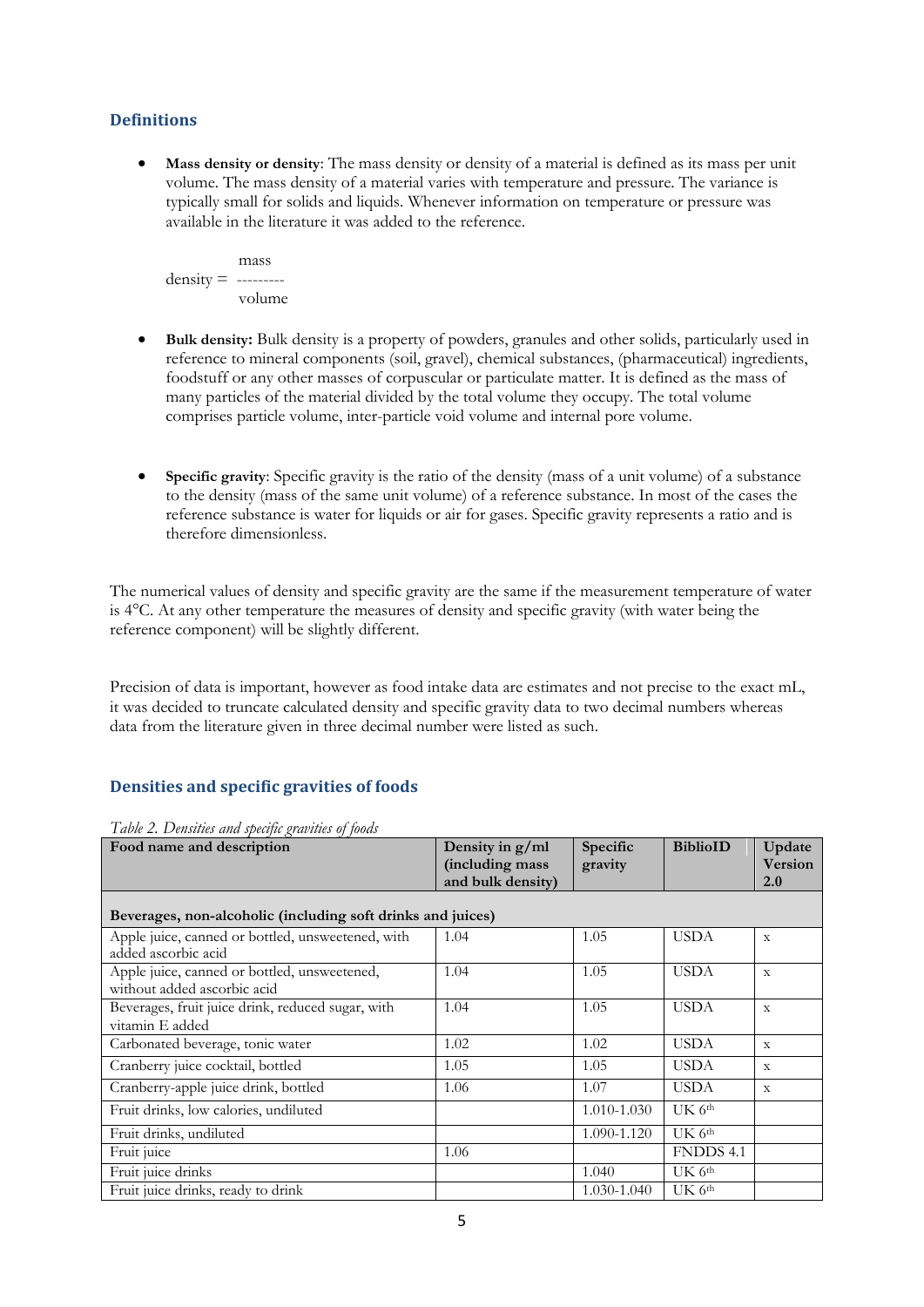<span id="page-8-0"></span>

| Food name and description                                                                        | Density in g/ml<br>(including mass<br>and bulk density) | Specific<br>gravity | <b>BiblioID</b>    | Update<br><b>Version</b><br>2.0 |
|--------------------------------------------------------------------------------------------------|---------------------------------------------------------|---------------------|--------------------|---------------------------------|
| Grape juice                                                                                      | 1.054                                                   |                     | S&W                |                                 |
| Grape juice, canned or bottled, unsweetened, with<br>added ascorbic acid                         | 1.06                                                    | 1.07                | <b>USDA</b>        | $\mathbf X$                     |
| Grape juice, canned or bottled, unsweetened,<br>without added ascorbic acid                      | 1.06                                                    | 1.07                | <b>USDA</b>        | $\mathbf X$                     |
| Guanabana nectar, canned                                                                         | 1.02                                                    | 1.02                | <b>USDA</b>        | $\mathbf X$                     |
| Guava nectar, canned                                                                             | 1.02                                                    | 1.02                | <b>USDA</b>        | $\mathbf x$                     |
| Ice, crushed                                                                                     | $0.56 - 0.72$                                           |                     | ASI                | $\mathbf X$                     |
| Juice, apple and grape blend, with added ascorbic<br>acid                                        | 1.05                                                    | 1.05                | <b>USDA</b>        |                                 |
| Juice, apple, grape and pear blend, with added<br>ascorbic acid and calcium                      | 1.05                                                    | 1.05                | <b>USDA</b>        |                                 |
| Lemonade, frozen concentrate, pink                                                               | 1.24                                                    | 1.24                | <b>USDA</b>        |                                 |
| Lemonade, frozen concentrate, white                                                              | 1.17                                                    | 1.17                | <b>USDA</b>        |                                 |
| Lime juice cordial, undiluted                                                                    |                                                         | 1.102               | UK 6 <sup>th</sup> |                                 |
| Mango nectar, canned                                                                             | 1.00                                                    | 1.00                | <b>USDA</b>        | $\mathbf X$                     |
| Meal supplement drink, NESTLE, SUPLIGEN,<br>canned, peanut flavor                                | 1.04                                                    | 1.04                | <b>USDA</b>        | $\mathbf X$                     |
| Orange juice                                                                                     | 1.038                                                   |                     | S&W                |                                 |
| Orange juice with calcium                                                                        | 1.038                                                   |                     | S&W                |                                 |
| Orange juice, canned, unsweetened                                                                | 1.04                                                    | 1.05                | <b>USDA</b>        | $\mathbf X$                     |
| Orange soda (sweetened with sugar)                                                               | 1.029                                                   |                     | S&W                |                                 |
| QUAKER OATS, PROPEL Fitness Water, fruit-<br>flavored, non-carbonated                            | 1.00                                                    | 1.00                | <b>USDA</b>        | $\mathbf X$                     |
| Soft drinks, cola type                                                                           |                                                         | 1.040               | UK 6 <sup>th</sup> |                                 |
| Soft drinks, diet soda                                                                           | 0.988                                                   |                     | S&W                |                                 |
| Soft drinks, lemonade type                                                                       |                                                         | 1.020               | UK $6th$           |                                 |
| Soft drinks, lucozade type                                                                       |                                                         | 1.070               | UK 6 <sup>th</sup> |                                 |
| Soy drink                                                                                        | 1.08                                                    |                     | FNDDS 4.1          |                                 |
| Sova + milk + sugar                                                                              | 1.05                                                    |                     | <b>KEN</b>         | $\mathbf X$                     |
| $Soya + sugar$                                                                                   | 1.05                                                    |                     | <b>KEN</b>         | $\mathbf X$                     |
| Sports drink, COCA-COLA, POWERADE, lemon-<br>lime flavored, ready-to-drink                       | 1.03                                                    | 1.03                | <b>USDA</b>        | $\mathbf X$                     |
| Sports drink, PEPSICO QUAKER GATORADE,<br>GATORADE, original, fruit-flavored, ready-to-<br>drink | 1.03                                                    | 1.03                | <b>USDA</b>        | $\mathbf X$                     |
| Tamarind nectar, canned                                                                          | 1.01                                                    | 1.01                | <b>USDA</b>        | $\mathbf X$                     |
| Water                                                                                            |                                                         | $\mathbf{1}$        | CG                 | $\mathbf X$                     |
| Water, ice, 0 °C                                                                                 | 0.916                                                   |                     | TB                 |                                 |
| Water, ice, 4 °C                                                                                 | 0.999                                                   |                     | $\rm{TB}$          |                                 |
| Water, liquid, 20 °C                                                                             | 0.998                                                   |                     | TB                 |                                 |
| Water, mineralwater                                                                              | 1.035-1.04                                              |                     | DK                 |                                 |
| Tea, cacao, coffee and drinking powders                                                          |                                                         |                     |                    |                                 |
| Coffee, brewed                                                                                   | $\mathbf{1}$                                            |                     | FNDDS 4.1          |                                 |
| Coffee, expresso                                                                                 | $\mathbf{1}$                                            |                     | FNDDS 4.1          |                                 |
| Coffee, green (beans)                                                                            | $0.59 - 0.62$                                           | $0.59 - 0.62$       | ASI                | $\mathbf X$                     |
| Coffee, powder (nescafé)                                                                         | 0.25                                                    |                     | $\mathop{\rm RC}$  |                                 |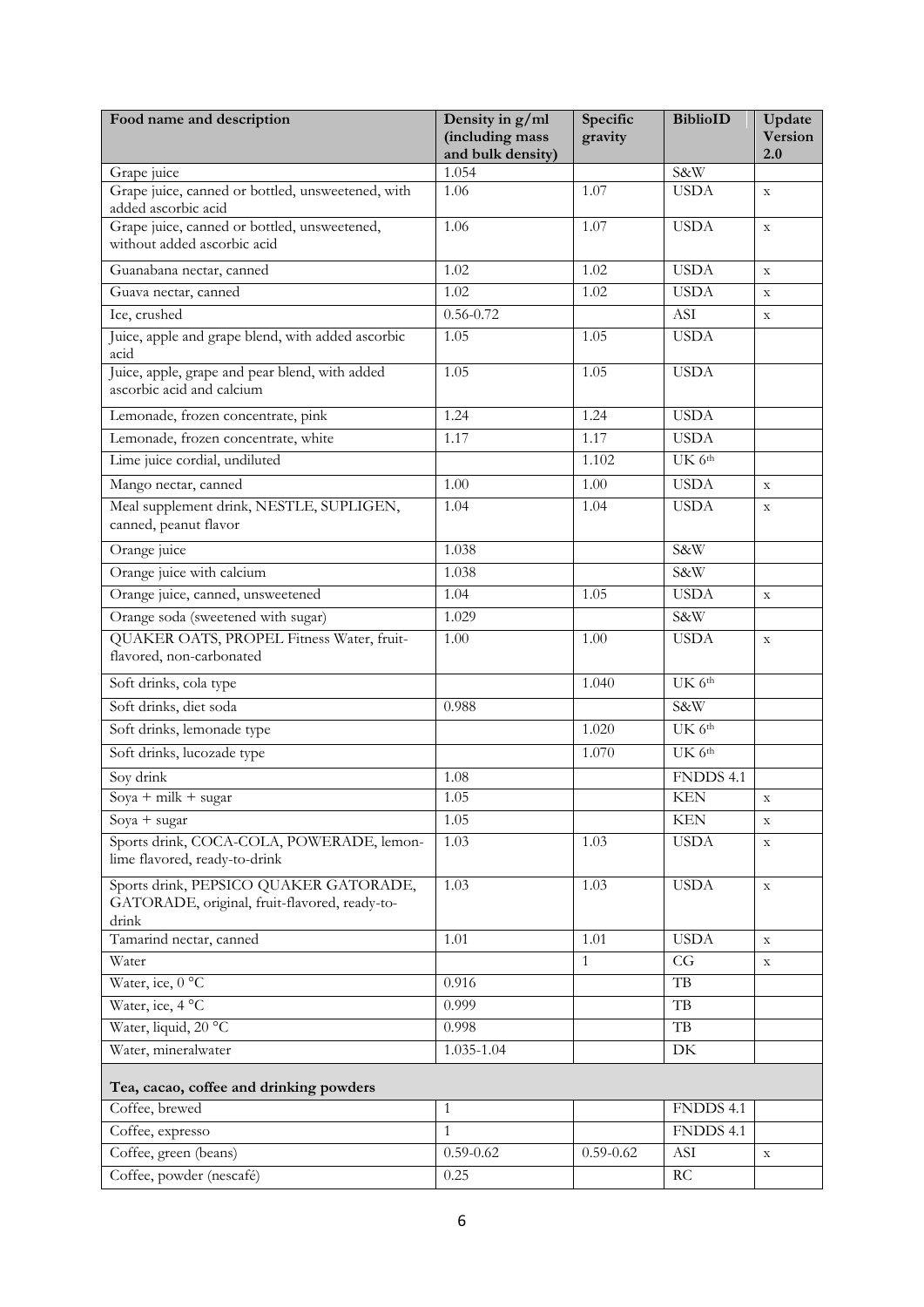<span id="page-9-0"></span>

| Food name and description                                        | Density in g/ml<br>(including mass<br>and bulk density) | Specific<br>gravity | <b>BiblioID</b>        | Update<br>Version<br>2.0 |
|------------------------------------------------------------------|---------------------------------------------------------|---------------------|------------------------|--------------------------|
| Coffee, roasted (beans)                                          | $0.35 - 0.38$                                           | $0.35 - 0.38$       | <b>ASI</b>             | $\mathbf{x}$             |
| Miso, broth, ready to drink                                      | 1.06                                                    |                     | FNDDS 4.1              |                          |
| Powder, chocolate drinking powder                                | $0.5 - 0.55$                                            |                     | RC                     |                          |
| Powders                                                          | $0.2 - 0.25$                                            |                     | <b>KEN</b>             | $\mathbf X$              |
| Tea, black (tea leaves)                                          | 0.48                                                    |                     | <b>KEN</b>             | $\mathbf X$              |
| Tea, herbal, Ciakimora (leaves + water)                          | $\mathbf{1}$                                            |                     | <b>KEN</b>             | $\mathbf x$              |
| Tea, herbal, Ciakimora leaves                                    | 0.23                                                    |                     | <b>KEN</b>             | $\mathbf X$              |
| Tea, flakes                                                      | 0.38                                                    |                     | ASI                    | $\mathbf X$              |
| Tea, powdered                                                    | 0.43                                                    |                     | ASI                    | $\mathbf X$              |
| Tea, liquid                                                      | $\mathbf{1}$                                            |                     | FNDDS 4.1              |                          |
| Tea, only (tea leaves $+$ water)                                 | $\mathbf{1}$                                            |                     | <b>KEN</b>             | $\mathbf X$              |
| Tea, ready-to-drink, ARIZONA iced tea, with                      | 1.03                                                    | 1.04                | <b>USDA</b>            | $\mathbf X$              |
| lemon flavor                                                     |                                                         |                     |                        |                          |
| Tea, ready-to-drink, LIPTON BRISK iced tea, with<br>lemon flavor | 1.03                                                    | 1.03                | <b>USDA</b>            | $\mathbf X$              |
| Tea, ready-to-drink, NESTLE, COOL NESTEA ice<br>tea lemon flavor | 1.03                                                    | 1.04                | <b>USDA</b>            | $\mathbf X$              |
| Beverages, alcoholic                                             |                                                         |                     |                        |                          |
| <b>Beer</b>                                                      |                                                         |                     |                        |                          |
| Beer, lager                                                      |                                                         | 1.005               | UK 6 <sup>th</sup>     |                          |
| Beer, light                                                      | 1.00                                                    | 1.00                | <b>USDA</b>            | $\mathbf x$              |
| Beer, light, BUD LIGHT                                           | 1.00                                                    | 1.00                | <b>USDA</b>            | $\mathbf X$              |
| Beer, light, BUDWEISER SELECT                                    | 1.00                                                    | 1.00                | <b>USDA</b>            | $\mathbf X$              |
| Beer, light, MICHELOB ULTRA                                      | 1.00                                                    | 1.00                | <b>USDA</b>            | $\mathbf X$              |
| Beer, local (non specific)                                       | 0.96                                                    |                     | <b>KEN</b>             | $\mathbf X$              |
| Beer, pale ale                                                   |                                                         | 1.003               | UK 6 <sup>th</sup>     |                          |
| Beer, pilsner                                                    | 1.007                                                   |                     | DK                     |                          |
| Beer, pilsner, 4 °C                                              | 1.008                                                   |                     | TB                     |                          |
| Beer, regular, all                                               | 1.01                                                    | 1.01                | <b>USDA</b>            | $\mathbf X$              |
| Beer, regular, BUDWEISER                                         | 1.00                                                    | 1.01                | <b>USDA</b>            | $\mathbf X$              |
| Beer, stout, bottled                                             |                                                         | 1.014               | UK $6th$               |                          |
| Beer, stout, extra                                               |                                                         | 1.002               | UK 6 <sup>th</sup>     |                          |
| Beer, strong ale                                                 |                                                         | 1.018               | UK 6 <sup>th</sup>     |                          |
| Beer, type bitter or brown ale                                   |                                                         | 1.008               | UK 6 <sup>th</sup>     |                          |
| Beer, type draught                                               |                                                         | 1.004               | UK 6 <sup>th</sup>     |                          |
| Beer, type Keg                                                   |                                                         | 1.001               | UK 6 <sup>th</sup>     |                          |
| Beer, type mild, draught                                         |                                                         | 1.009               | UK 6 <sup>th</sup>     |                          |
| Beer, commercial (white cap etc.)                                | 0.97                                                    |                     | <b>KEN</b>             | $\mathbf X$              |
| Spirits and liqueurs                                             |                                                         |                     |                        |                          |
| Alcohol, ethyl                                                   | 0.789                                                   |                     | TB                     |                          |
| Amaretto                                                         |                                                         | 1.1                 | CG                     | $\mathbf X$              |
| Amaretto di Saranno                                              |                                                         | 1.08                | $\overline{\text{CG}}$ | $\mathbf X$              |
| Anisette                                                         |                                                         | 1.175               | CG                     |                          |
| Apricot brandy                                                   |                                                         | 1.06                | CG                     | $\mathbf X$              |
| Apricot liquor                                                   |                                                         | 1.09                | CG                     | $\mathbf X$              |
| Bailey's irish cream                                             |                                                         | 1.05                | CG                     | $\mathbf X$              |
| Benedictine                                                      |                                                         | 1.04                | CG                     | $\mathbf X$              |
|                                                                  |                                                         |                     |                        | $\mathbf X$              |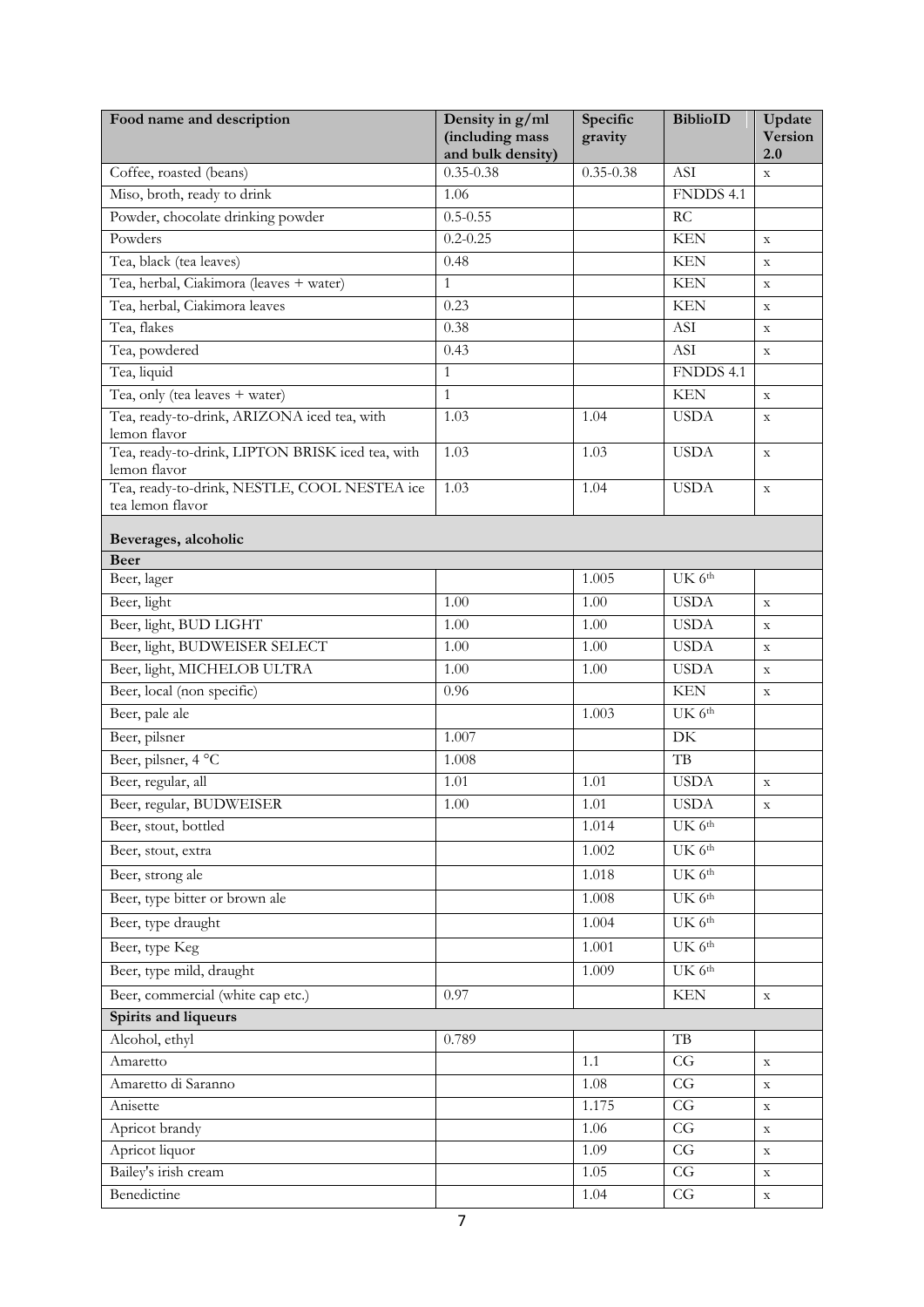| Food name and description      | Density in g/ml<br>(including mass<br>and bulk density) | Specific<br>gravity | <b>BiblioID</b>        | Update<br>Version<br>2.0 |
|--------------------------------|---------------------------------------------------------|---------------------|------------------------|--------------------------|
| Benedictine D.O.M.             |                                                         | 1.07                | CG                     | $\mathbf X$              |
| Blackberry brandy              |                                                         | 1.06                | CG                     | $\mathbf X$              |
| <b>Blackberry</b> liquor       |                                                         | 1.1                 | CG                     | $\mathbf X$              |
| Blue curacao                   |                                                         | 1.11                | CG                     | $\mathbf X$              |
| <b>Brandy</b>                  |                                                         | 1.04                | CG                     | $\mathbf X$              |
| Campari                        |                                                         | 1.06                | $\overline{\text{CG}}$ | $\mathbf x$              |
| Cherry brandy                  |                                                         | 1.06                | CG                     | $\mathbf X$              |
| Cherry liqueur                 |                                                         | 1.12                | $\overline{\text{CG}}$ | $\mathbf X$              |
| Coffee liquor                  |                                                         | 1.13                | CG                     | $\mathbf X$              |
| Cointreau                      |                                                         | 1.04                | CG                     | $\mathbf X$              |
| Crème de almond                |                                                         | 1.16                | $\overline{\text{CG}}$ | $\mathbf X$              |
| Crème de banana                |                                                         | 1.14                | CG                     | $\mathbf X$              |
| Crème de cacao                 |                                                         | 1.14                | $\overline{\text{CG}}$ | $\mathbf X$              |
| Creme de cassis                |                                                         | 1.18                | $\overline{\text{CG}}$ | $\mathbf X$              |
| Crème de noyaux                |                                                         | 1.165               | CG                     | $\mathbf X$              |
| Drambuie                       |                                                         | 1.08                | CG                     | $\mathbf X$              |
| Frangelico                     |                                                         | 1.08                | $\overline{\text{CG}}$ | $\mathbf X$              |
| Galliano                       |                                                         | 1.11                | CG                     | $\mathbf X$              |
| Green chartreuse               |                                                         | 1.01                | CG                     | $\mathbf x$              |
| Green crème de menthe          |                                                         | 1.12                | CG                     | $\mathbf X$              |
| Kummel                         |                                                         | 1.04                | $\overline{\text{CG}}$ | $\mathbf X$              |
| Liqueur                        | 1.03-1.150                                              |                     | $\overline{DK}$        |                          |
| Liqueur, type advocaat         |                                                         | 1.093               | UK 6 <sup>th</sup>     |                          |
| Liqueur, type cherry brandy    |                                                         | 1.093               | UK 6th                 |                          |
| Liqueur, type curacao          |                                                         | 1.052               | UK 6 <sup>th</sup>     |                          |
| Midori melon liquor            |                                                         | 1.05                | CG                     | $\mathbf x$              |
| Orange curacao                 |                                                         | 1.08                | $\overline{\text{CG}}$ | $\mathbf X$              |
| Parfrait d'amour               |                                                         | 1.13                | CG                     | $\mathbf X$              |
| Peach brandy                   |                                                         | 1.06                | CG                     | $\mathbf X$              |
| Peach liqueur                  |                                                         | 1.04                | CG                     | $\mathbf X$              |
| Peppermint schnapps            |                                                         | 1.04                | CG                     | $\mathbf X$              |
| Port                           |                                                         | 1.026               | UK 6 <sup>th</sup>     |                          |
| Rock and Rye                   |                                                         | 1.05                | $\overline{\text{CG}}$ | $\mathbf X$              |
| Sherry, dry                    |                                                         | 0.988               | UK 6 <sup>th</sup>     |                          |
| Sherry, medium                 |                                                         | 0.998               | UK 6 <sup>th</sup>     |                          |
| Sherry, sweet                  |                                                         | 1.009               | UK 6 <sup>th</sup>     |                          |
| Sloe gin                       |                                                         | 1.04                | CG                     | $\mathbf X$              |
| Southern comfort               |                                                         | 0.97                | CG                     | $\mathbf X$              |
| Spirits, 40% alcohol           |                                                         | 0.950               | UK 6 <sup>th</sup>     |                          |
| Spirits, 45% alcohol (whiskey) | 0.939                                                   |                     | DK                     |                          |
| Spirits, 70% alcohol           | 0.885                                                   |                     | DK                     |                          |
| Spirits, 75% alcohol           | 0.873                                                   |                     | DK                     |                          |
| Strawberry liqueur             |                                                         | 1.12                | CG                     | $\mathbf X$              |
| Tia Maria                      |                                                         | 1.09                | $\mathbf{C}\mathbf{G}$ | $\mathbf X$              |
| Triple sec                     |                                                         | 1.09                | CG                     | $\mathbf X$              |
| Tuaca                          |                                                         | $0.98\,$            | $\rm{CG}$              | $\mathbf X$              |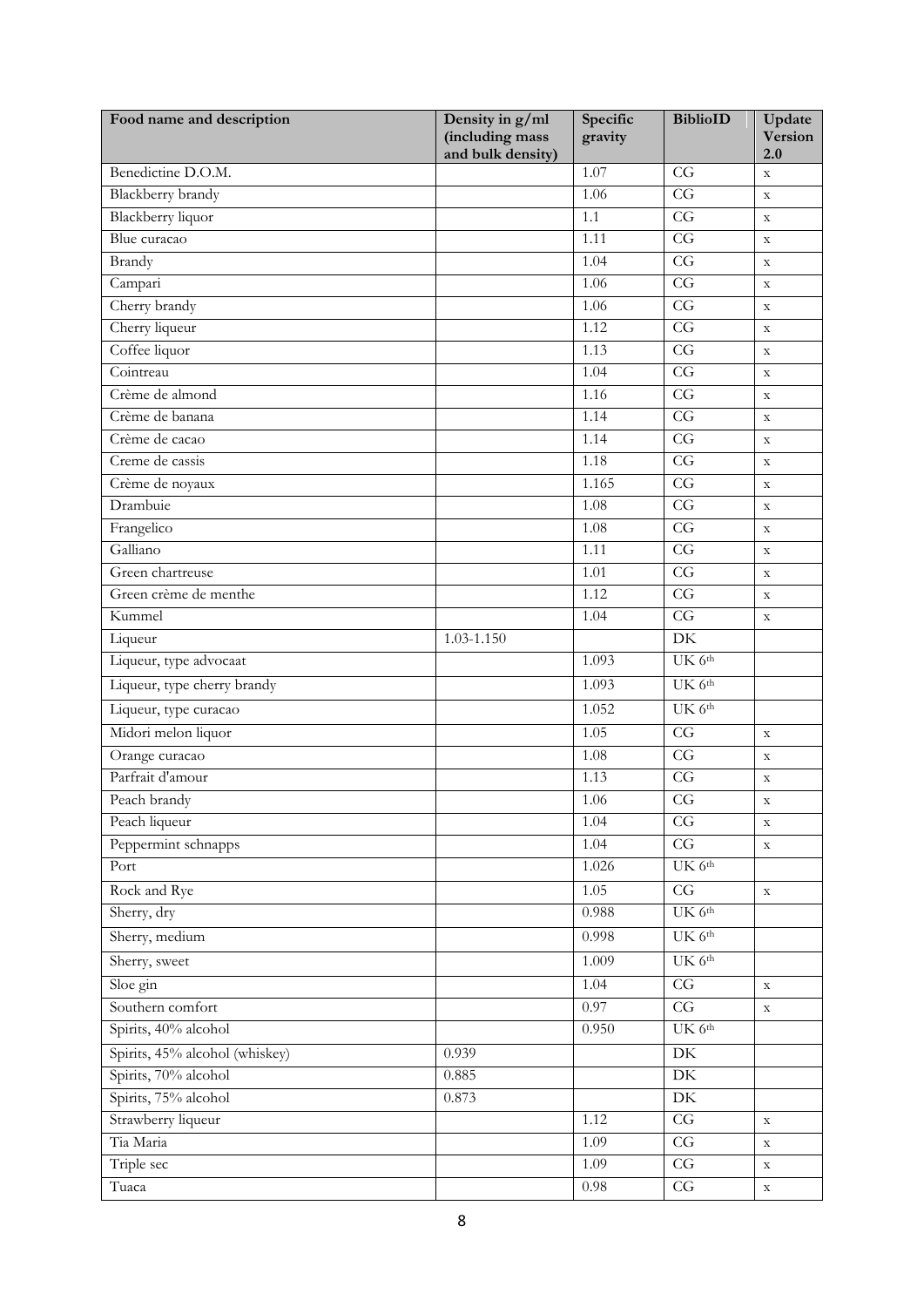| Food name and description                        | Density in g/ml<br>(including mass<br>and bulk density) | Specific<br>gravity | <b>BiblioID</b>              | Update<br><b>Version</b><br>2.0 |
|--------------------------------------------------|---------------------------------------------------------|---------------------|------------------------------|---------------------------------|
| Vermouth, dry                                    |                                                         | 1.005               | UK 6 <sup>th</sup>           |                                 |
| Vermouth, sweet                                  |                                                         | 1.046               | UK 6 <sup>th</sup>           |                                 |
| White crème de cacao                             |                                                         | 1.14                | $\overline{\text{CG}}$       | $\mathbf X$                     |
| White crème de menthe                            |                                                         | 1.12                | CG                           | $\mathbf X$                     |
| Yellow chartreuse                                |                                                         | 1.06                | CG                           | $\mathbf x$                     |
| Wine and Cider                                   |                                                         |                     |                              |                                 |
| Cider, dry                                       |                                                         | 1.007               | UK 6 <sup>th</sup>           |                                 |
| Cider, sweet                                     |                                                         | 1.012               | UK 6 <sup>th</sup>           |                                 |
| Cider, vintage                                   |                                                         | 1.017               | UK 6 <sup>th</sup>           |                                 |
| Wine, red                                        |                                                         | 0.998               | UK 6 <sup>th</sup>           |                                 |
| Wine, rose, medium                               |                                                         | 1.003               | UK 6 <sup>th</sup>           |                                 |
| Wine, table, all                                 | 0.99                                                    | 0.99                | <b>USDA</b>                  | $\mathbf X$                     |
| Wine, table, red                                 | 0.99                                                    | 0.99                | <b>USDA</b>                  | $\mathbf X$                     |
| Wine, table, red, Barbera                        | 0.99                                                    | 0.99                | <b>USDA</b>                  | $\mathbf X$                     |
| Wine, table, red, Burgundy                       | 1.00                                                    | 1.00                | <b>USDA</b>                  | $\mathbf X$                     |
| Wine, table, red, Cabernet Franc                 | 0.99                                                    | 0.99                | <b>USDA</b>                  | $\mathbf X$                     |
| Wine, table, red, Cabernet Sauvignon             | 0.99                                                    | 0.99                | <b>USDA</b>                  | $\mathbf X$                     |
| Wine, table, red, Carignane                      | 0.99                                                    | 1.00                | <b>USDA</b>                  | $\mathbf X$                     |
| Wine, table, red, Claret                         | 0.99                                                    | 1.00                | <b>USDA</b>                  | $\mathbf X$                     |
| Wine, table, red, Gamay                          | 0.99                                                    | 0.99                | <b>USDA</b>                  | $\mathbf X$                     |
| Wine, table, red, Lemberger                      | 0.99                                                    | 1.00                | <b>USDA</b>                  | $\mathbf X$                     |
| Wine, table, red, Merlot                         | 0.99                                                    | 0.99                | <b>USDA</b>                  | $\mathbf X$                     |
| Wine, table, red, Mouvedre                       | 0.99                                                    | 0.99                | <b>USDA</b>                  | $\mathbf X$                     |
| Wine, table, red, Petite Sirah                   | 0.99                                                    | 1.00                | <b>USDA</b>                  | $\mathbf X$                     |
| Wine, table, red, Pinot Noir                     | 0.99                                                    | 0.99                | <b>USDA</b>                  | $\mathbf X$                     |
| Wine, table, red, Sangiovese                     | 0.99                                                    | 0.99                | <b>USDA</b>                  | $\mathbf X$                     |
| Wine, table, red, Syrah                          | 0.99                                                    | 0.99                | <b>USDA</b>                  | $\mathbf X$                     |
| Wine, table, red, Zinfandel                      | 0.99                                                    | 0.99                | <b>USDA</b>                  | $\mathbf X$                     |
| Wine, table, white                               | 0.99                                                    | 0.99                | <b>USDA</b>                  | X                               |
| Wine, table, white, Chardonnay                   | 0.99                                                    | 0.99                | <b>USDA</b>                  | $\mathbf X$                     |
| Wine, table, white, Chenin Blanc                 | 1.00                                                    | 1.00                | <b>USDA</b>                  | $\mathbf X$                     |
| Wine, table, white, Fume Blanc                   | 0.99                                                    | 0.99                | <b>USDA</b>                  | $\mathbf X$                     |
| Wine, table, white, Gewurztraminer               | 0.99                                                    | 1.00                | <b>USDA</b>                  | $\mathbf X$                     |
| Wine, table, white, late harvest                 | 1.04                                                    | 1.04                | <b>USDA</b>                  | $\mathbf X$                     |
| Wine, table, white, late harvest, Gewurztraminer | 1.03                                                    | 1.03                | <b>USDA</b>                  | $\mathbf X$                     |
| Wine, table, white, Muller Thurgau               | 1.00                                                    | 1.00                | <b>USDA</b>                  | $\mathbf X$                     |
| Wine, table, white, Muscat                       | 1.01                                                    | 1.01                | <b>USDA</b>                  | $\mathbf X$                     |
| Wine, table, white, Pinot Blanc                  | 0.99                                                    | 0.99                | <b>USDA</b>                  | $\mathbf X$                     |
| Wine, table, white, Pinot Gris (Grigio)          | 0.99                                                    | 0.99                | $\ensuremath{\mathsf{USDA}}$ | $\mathbf X$                     |
| Wine, table, white, Riesling                     | 1.00                                                    | 1.00                | <b>USDA</b>                  | $\mathbf X$                     |
| Wine, table, white, Sauvignon Blanc              | 0.99                                                    | 0.99                | <b>USDA</b>                  | $\mathbf X$                     |
| Wine, table, white, Semillon                     | 1.00                                                    | 1.00                | <b>USDA</b>                  | $\mathbf X$                     |
| Wine, white                                      | $1 - 1.04$                                              |                     | DK                           |                                 |
| Wine, white, dry or sparkling                    |                                                         | 0.995               | UK 6 <sup>th</sup>           |                                 |
| Wine, white, medium                              |                                                         | 1.005               | UK 6 <sup>th</sup>           |                                 |
| Wine, white, sweet                               |                                                         | 1.016               | UK 6 <sup>th</sup>           |                                 |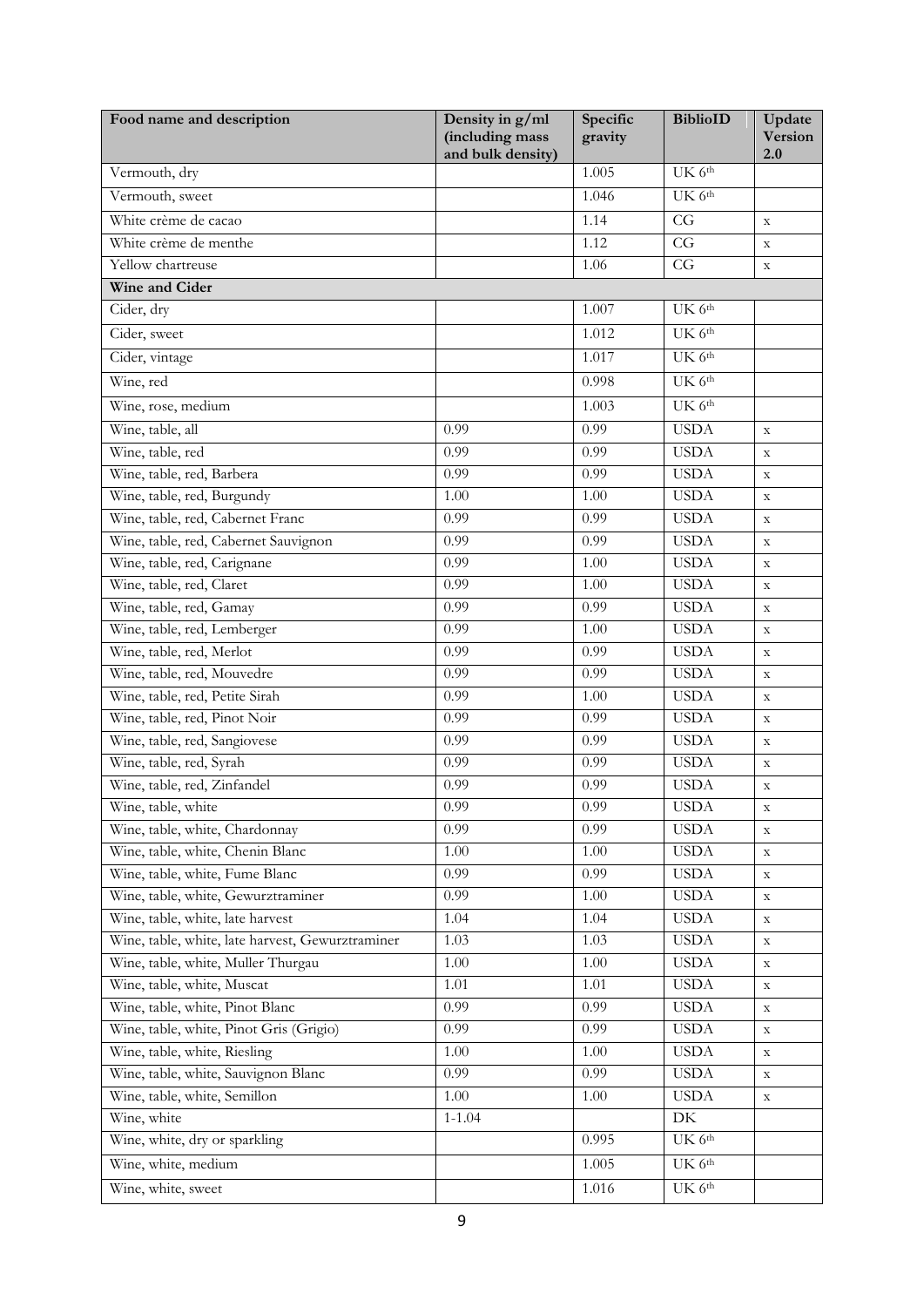<span id="page-12-0"></span>

| Food name and description                   | Density in g/ml<br>(including mass<br>and bulk density) | Specific<br>gravity | <b>BiblioID</b>     | Update<br><b>Version</b><br>2.0 |
|---------------------------------------------|---------------------------------------------------------|---------------------|---------------------|---------------------------------|
|                                             |                                                         |                     |                     |                                 |
| Milk and dairy products                     |                                                         |                     |                     |                                 |
| <b>Milk</b>                                 |                                                         |                     |                     |                                 |
| Milk (at 15.6 C)                            |                                                         | $1.02 - 1.05$       | CSG                 | $\mathbf X$                     |
| Milk (non-fat dry)                          | 0.56                                                    |                     | ASI                 | $\mathbf X$                     |
| Milk (powdered whole)                       | 0.56                                                    |                     | ASI                 | $\mathbf X$                     |
| Milk (powdered)                             | 0.21                                                    |                     | ASI                 | $\mathbf X$                     |
| Milk shake, fruit and other                 | $\mathbf{1}$                                            |                     | FNDDS 4.1           |                                 |
| Milk, acidophilus cultured                  | 1.01                                                    |                     | DK                  |                                 |
| Milk, buttermilk                            | 1.022                                                   |                     | DK                  |                                 |
| Milk, chocolate milk, skimmed               | 1.056                                                   |                     | DK                  |                                 |
| Milk, cow, whole                            | 1.04                                                    |                     | <b>KEN</b>          | $\mathbf X$                     |
| Milk, evaporated                            |                                                         | 1.07                | UK 6 <sup>th</sup>  |                                 |
| Milk, goat, whole                           | 1.08                                                    |                     | FNDDS 4.1           |                                 |
| Milk, liquid (whole, semi-skimmed, skimmed) |                                                         | 1.03                | UK 6 <sup>th</sup>  |                                 |
| Milk, liquid, partially skimmed             | 1.034                                                   |                     | DK                  |                                 |
| Milk, liquid, skimmed                       | 1.033                                                   |                     | TB                  |                                 |
| Milk, liquid, skimmed                       | 1.036                                                   |                     | DK                  |                                 |
| Milk, liquid, whole                         | 1.030                                                   |                     | $\rm{TB}$           |                                 |
| Milk, liquid, whole                         | 1.031                                                   |                     | DK                  |                                 |
| Dairy products                              |                                                         |                     |                     |                                 |
| <b>Butter</b>                               | 0.911                                                   |                     | TB                  |                                 |
| Butter, margarine                           | 0.96                                                    |                     | RC                  |                                 |
| Buttermilk, dried                           | 0.5                                                     |                     | <b>ASI</b>          | $\mathbf X$                     |
| Casein                                      | 0.58                                                    |                     | ASI                 | $\mathbf X$                     |
| Cheese, emmentaler, grated                  | 0.34                                                    |                     | RC                  |                                 |
| Cream, 13% fat                              | 1.013                                                   |                     | DK                  |                                 |
| Cream, 38% fat                              | 0.984                                                   |                     | DK                  |                                 |
| Cream, 9% fat                               | 1.017                                                   |                     | ${\rm DK}$          |                                 |
| Cream, double (about 40-50% fat)            |                                                         | 0.94                | UK 6 <sup>th</sup>  |                                 |
| Cream, heavy                                | 0.994                                                   |                     | TB                  |                                 |
| Cream, light                                | 1.012                                                   |                     | $\rm{TB}$           |                                 |
| Cream, single (about 20% fat)               |                                                         | 1.00                | UK 6 <sup>th</sup>  |                                 |
| Cream, sour (crème fraiche about 18% fat)   | 1.005                                                   |                     | ${\rm DK}$          |                                 |
| Cream, sour (crème fraiche about 38% fat)   | 0.978                                                   |                     | $\overline{\rm DK}$ |                                 |
| Cream, whipped                              | 0.496                                                   |                     | S&W                 |                                 |
| Cream, whipping (about 40% fat)             |                                                         | 0.96                | UK 6 <sup>th</sup>  |                                 |
| Ice cream                                   | 0.554                                                   |                     | S&W                 |                                 |
| Ice cream, dairy                            |                                                         | 0.61                | UK 6 <sup>th</sup>  |                                 |
| Ice cream, light (formerly ice milk)        | 0.56                                                    |                     | FNDDS 4.1           |                                 |
| Ice cream, light, no sugar added            | 0.58                                                    |                     | FNDDS 4.1           |                                 |
| Ice cream, no sugar added                   | 0.54                                                    |                     | FNDDS 4.1           |                                 |
| Ice cream, non dairy                        |                                                         | 0.51                | UK 6 <sup>th</sup>  |                                 |
| Ice cream, regular                          | 0.56                                                    |                     | FNDDS 4.1           |                                 |
| Ice cream, rich                             | 0.62                                                    |                     | FNDDS 4.1           |                                 |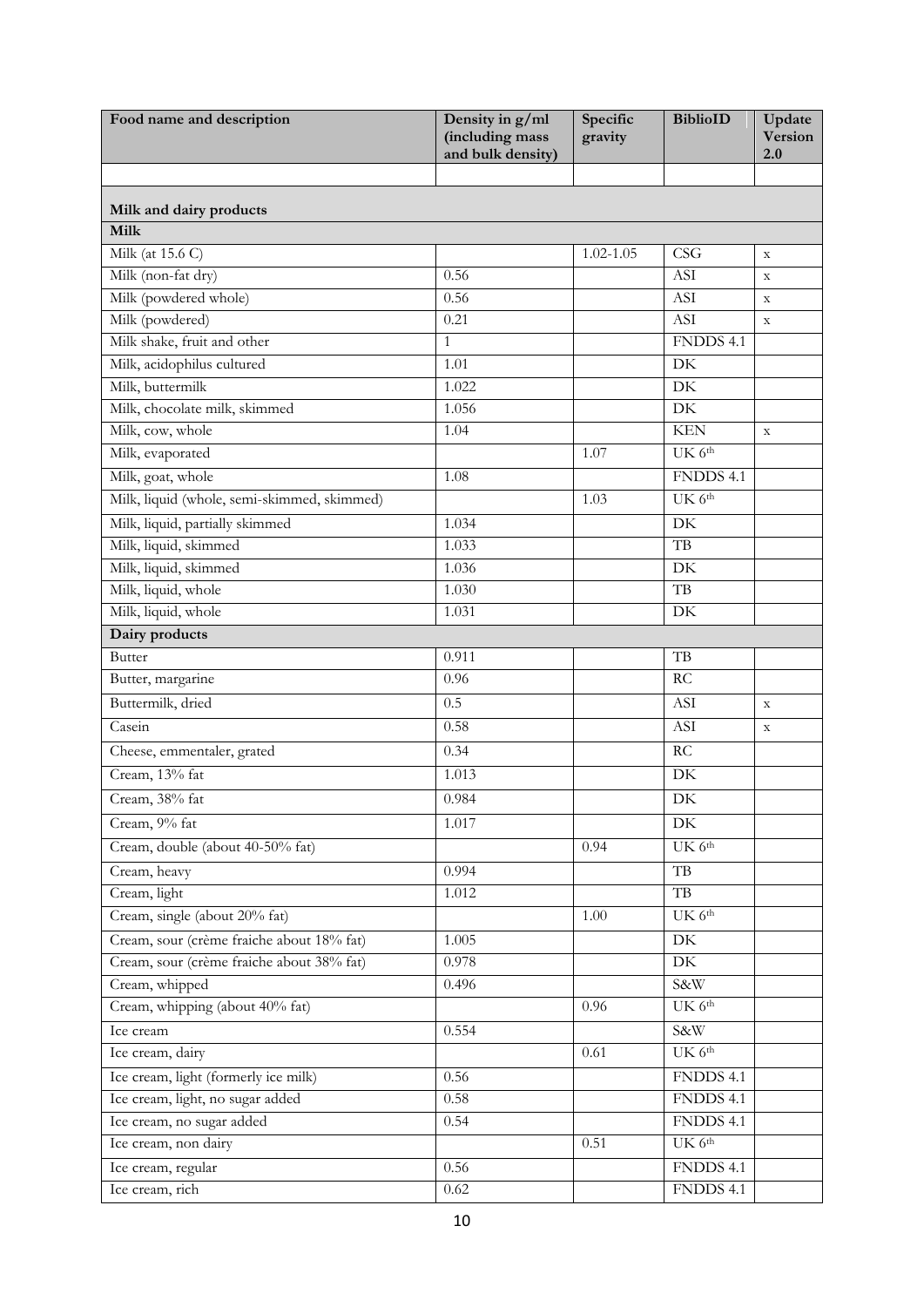<span id="page-13-1"></span><span id="page-13-0"></span>

| Food name and description                                              | Density in g/ml<br>(including mass<br>and bulk density) | Specific<br>gravity | <b>BiblioID</b>          | Update<br><b>Version</b><br>2.0 |
|------------------------------------------------------------------------|---------------------------------------------------------|---------------------|--------------------------|---------------------------------|
| Sour milk, cow, whole                                                  | 0.98                                                    |                     | <b>KEN</b>               | $\mathbf X$                     |
| Yoghurt, berry, low fat, artificially sweetened                        | 1.06                                                    |                     | FNDDS 4.1                |                                 |
| Yoghurt, fruits                                                        | 1.045-1.06                                              |                     | DK                       |                                 |
| Yoghurt, low fat, fruit                                                |                                                         | 1.08                | UK 6 <sup>th</sup>       |                                 |
| Yoghurt, plain, unsweetened                                            | 1.06                                                    |                     | FNDDS 4.1                |                                 |
| Yoghurt, plain, unsweetened                                            | 1.031                                                   |                     | DK                       |                                 |
| Yoghurt, strawberry, low fat                                           | 1.08                                                    |                     | FNDDS 4.1                |                                 |
| Oils and fats<br>Oils                                                  |                                                         |                     |                          |                                 |
|                                                                        |                                                         |                     |                          |                                 |
| Cooking oil, elianto oil, salad, golden fry, rina<br>Cooking oil, sima | 0.88<br>0.88                                            |                     | <b>KEN</b><br><b>KEN</b> | $\mathbf X$                     |
| Cooking oil, tily, chipo, pura                                         |                                                         |                     | <b>KEN</b>               | $\mathbf X$                     |
| Oil, cod (at 15.6 C)                                                   | 0.88                                                    | 0.928               | CSG                      | $\mathbf X$                     |
| Oil, corn (at 15.6 C)                                                  |                                                         | 0.924               | $\overline{\text{CSG}}$  | $\mathbf X$                     |
|                                                                        |                                                         | $0.88 - 0.93$       | CSG                      | $\mathbf X$                     |
| Oil, cotton seed (at 15.6 C)<br>Oil, lard (at 15.6 C)                  |                                                         | $0.91 - 0.93$       | $\overline{\text{CSG}}$  | $\mathbf X$                     |
|                                                                        |                                                         |                     |                          | $\mathbf X$                     |
| Oil, linseed (at 15.6 C)                                               |                                                         | $0.93 - 0.94$       | CSG                      | $\mathbf X$                     |
| Oil, olive (at 15.6 C)                                                 |                                                         | $0.91 - 0.92$       | CSG                      | $\mathbf X$                     |
| Oil, other than palmoil                                                | 0.92                                                    |                     | $\rm DK$                 |                                 |
| Oil, palm (at 15.6 C)                                                  |                                                         | 0.924               | CSG                      | $\mathbf X$                     |
| Oil, palmoil                                                           | 0.89                                                    |                     | DK                       |                                 |
| Oil, peanut (at 15.6 C)                                                |                                                         | 0.92                | CSG                      | $\mathbf X$                     |
| Oil, rapeseed (at 20 C)                                                |                                                         | 0.92                | CSG                      | $\mathbf X$                     |
| Oil, seasame seed (at 15.6 C)                                          |                                                         | 0.923               | CSG                      | $\mathbf X$                     |
| Oil, sunflower                                                         | 0.96                                                    |                     | RC                       |                                 |
| Oil, vegetable, coconut                                                | 0.924                                                   |                     | $\rm{TB}$                |                                 |
| Oil, vegetable, corn                                                   | 0.922                                                   |                     | TB                       |                                 |
| Oil, vegetable, olive                                                  | 0.918                                                   |                     | $\rm{TB}$                |                                 |
| Oil, vegetable, palm                                                   | 0.915                                                   |                     | TB                       |                                 |
| Oil, vegetable, peanut                                                 | 0.914                                                   |                     | $\rm{TB}$                |                                 |
| Oil, vegetable, soya                                                   | 0.927                                                   |                     | $\rm{TB}$                |                                 |
| Oil, whale (at 15.6 C)                                                 |                                                         | 0.925               | CSG                      | $\mathbf X$                     |
| Fats and other                                                         |                                                         |                     |                          |                                 |
| Animal fat                                                             | 0.7                                                     |                     | $\operatorname{KEN}$     | $\mathbf X$                     |
| Lard                                                                   | 0.919                                                   |                     | TB                       |                                 |
| Lard (at $15.6$ C)                                                     |                                                         | 0.96                | CSG                      | $\mathbf X$                     |
| Mayonnaise, light                                                      | $\mathbf{1}$                                            |                     | $_{\rm{TB}}$             |                                 |
| Mayonnaise, traditional                                                | 0.91                                                    |                     | $\rm{TB}$                |                                 |
| Solid vegetable fat kimbo                                              | 0.6                                                     |                     | $\operatorname{KEN}$     | $\mathbf X$                     |
| Solid vegetable fat rina                                               | 0.67                                                    |                     | <b>KEN</b>               | $\mathbf X$                     |
| Cereal and cereal products                                             |                                                         |                     | $\rm{TB}$                |                                 |
| Barley                                                                 | 0.62                                                    |                     |                          |                                 |
| Barley malt, flour                                                     | 0.72                                                    |                     | ASI                      | $\mathbf X$                     |
| Barley, fine ground                                                    | 0.74                                                    |                     | <b>ASI</b>               | $\mathbf X$                     |
| Barley, meal                                                           | 0.45                                                    |                     | ASI                      | $\mathbf X$                     |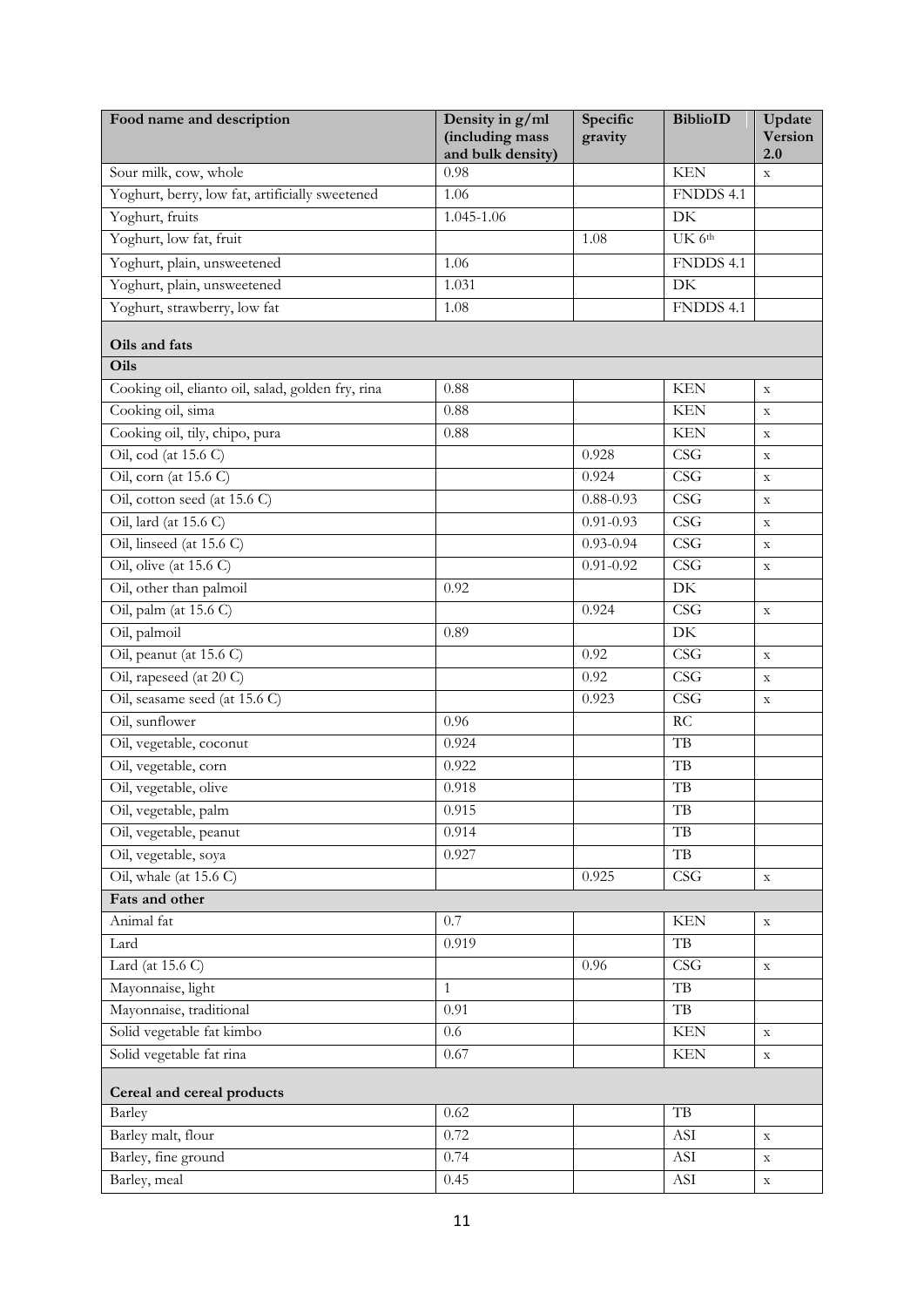| Food name and description                 | Density in g/ml<br>(including mass | Specific<br>gravity | <b>BiblioID</b>             | Update<br><b>Version</b> |
|-------------------------------------------|------------------------------------|---------------------|-----------------------------|--------------------------|
| Barley, flour                             | and bulk density)<br>0.61          |                     | <b>ASI</b>                  | 2.0<br>$\mathbf X$       |
| Barley, flour, malted                     | 0.64                               |                     | ASI                         | $\mathbf X$              |
| Barley, ground                            | $0.38 - 0.42$                      |                     | ASI                         | $\mathbf x$              |
| Barley, malted                            | 0.49                               |                     | ASI                         | $\mathbf X$              |
| Barley, rolled                            | $0.34 - 0.38$                      |                     | ASI                         | $\mathbf X$              |
| Barley, scoured                           | 0.66                               |                     | <b>ASI</b>                  | $\mathbf x$              |
| Barley, whole                             | $0.61 - 0.69$                      |                     | ASI                         | $\mathbf X$              |
| <b>Biscuits</b>                           | $0.41 - 0.53$                      |                     | FNDDS 4.1                   |                          |
| Bran                                      | 0.56                               |                     | ASI                         | $\mathbf X$              |
| <b>Bread</b>                              | 0.29                               |                     | FNDDS 4.1                   |                          |
| Bread, cornbread                          | 0.433                              |                     | S&W                         |                          |
| Bread, roll, soft                         | 0.18                               |                     | FNDDS 4.1                   |                          |
| Bread, white                              | 0.42                               |                     | <b>KEN</b>                  |                          |
| Bread, white, sliced, prepacked           | 0.29                               |                     | FNDDS 4.1                   | $\mathbf X$              |
| <b>Breadcrumbs</b>                        |                                    |                     | RC                          |                          |
| Breakfast cereal, cornflakes (dry cereal) | 0.45<br>0.117                      |                     |                             |                          |
| Breakfast cereal, muesli w/ fruits&nuts   |                                    |                     | S&W<br>FNDDS 4.1            |                          |
|                                           | 0.37                               |                     | FNDDS 4.1                   |                          |
| Breakfast cereal, raisin bran             | 0.26                               |                     | FNDDS 4.1                   |                          |
| Breakfast cereal, type Cheerios           | 0.13                               |                     |                             |                          |
| Breakfast cereal, type Corn flakes        | 0.1                                |                     | RC                          |                          |
| Breakfast cereal, type Crispix            | 0.13                               |                     | FNDDS 4.1                   |                          |
| Breakfast cereal, type frosted flakes     | 0.18                               |                     | FNDDS 4.1                   |                          |
| Breakfast cereal, type Just Right         | 0.24                               |                     | FNDDS 4.1                   |                          |
| Breakfast cereal, type rice krispies      | 0.12                               |                     | FNDDS 4.1                   |                          |
| Buckwheat, bran                           | 0.25                               |                     | ASI                         | $\mathbf X$              |
| Buckwheat, flour                          | 0.66                               |                     | ASI                         | $\mathbf X$              |
| Buckwheat, whole                          | $0.59 - 0.66$                      |                     | <b>ASI</b>                  | $\mathbf X$              |
| Bulrush mille, fermented flour            | 0.56                               |                     | <b>KEN</b>                  | $\mathbf X$              |
| Cake                                      | 0.415                              |                     | S&W                         |                          |
| Cake mix                                  | 0.7                                |                     | ASI                         | $\mathbf X$              |
| Corn/maize flour, white                   | 0.55                               |                     | <b>KEN</b>                  | $\mathbf X$              |
| Corn/maize starch, loosely packed         | 0.54                               |                     | TB                          |                          |
| Corn/maize sugar                          | 0.33                               |                     | ASI                         | $\mathbf X$              |
| Corn/maize, boiled                        | 0.90                               |                     | <b>KEN</b>                  | $\mathbf X$              |
| Corn/maize, boiled with fat               | 0.90                               |                     | <b>KEN</b>                  | $\mathbf X$              |
| Corn/maize, bran                          | 0.21                               |                     | ASI                         | $\mathbf X$              |
| Corn/maize, chops (coarse)                | $0.64 - 0.70$                      |                     | $\boldsymbol{ASI}$          | $\mathbf X$              |
| Corn/maize, chops (fine)                  | $0.58 - 0.62$                      |                     | ASI                         | $\mathbf X$              |
| Corn/maize, chops (medium)                | $0.61 - 0.67$                      |                     | $\boldsymbol{ASI}$          | $\mathbf X$              |
| Corn/maize, cobs                          | 0.27                               |                     | $\boldsymbol{\mathrm{ASI}}$ | $\mathbf X$              |
| Corn/maize, cracked (coarse)              | 0.64                               |                     | ASI                         | $\mathbf X$              |
| Corn/maize, ear                           | 0.9                                |                     | $_{\rm TB}$                 |                          |
| Corn/maize, ear                           | 0.9                                |                     | ASI                         | $\mathbf X$              |
| Corn/maize, fermented flour               | 0.55                               |                     | <b>KEN</b>                  | $\mathbf X$              |
| Corn/maize, flour                         | 0.82                               |                     | ASI                         | $\mathbf X$              |
| Corn/maize, meal                          | 0.64                               |                     | ASI                         | $\mathbf X$              |
| Corn/maize, flour                         | 0.62                               |                     | ASI                         | $\mathbf X$              |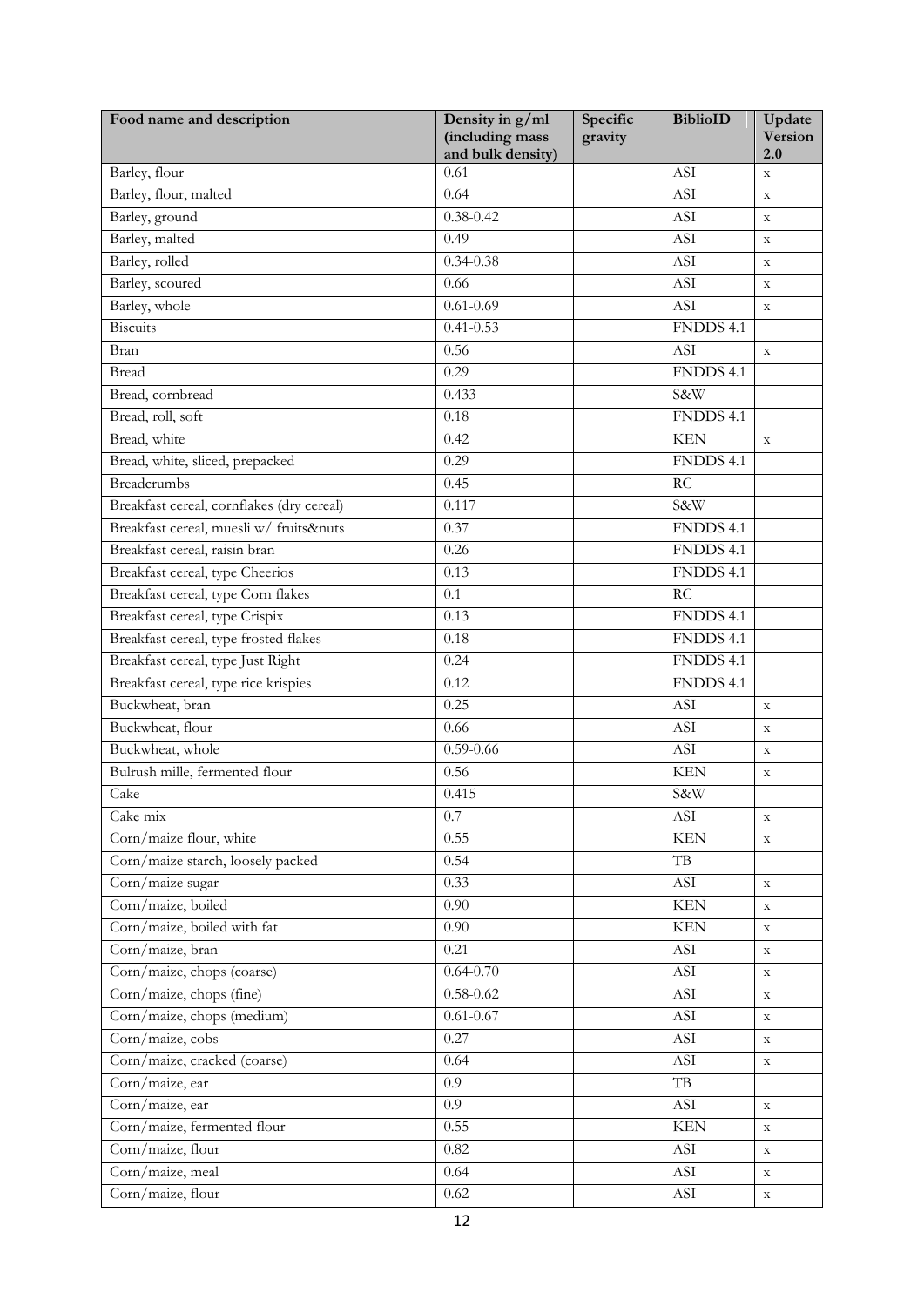| Food name and description                                    | Density in g/ml<br>(including mass<br>and bulk density) | Specific<br>gravity | <b>BiblioID</b>      | Update<br><b>Version</b><br>2.0 |
|--------------------------------------------------------------|---------------------------------------------------------|---------------------|----------------------|---------------------------------|
| Corn/maize, germ flour                                       | 0.56                                                    |                     | <b>ASI</b>           | $\mathbf X$                     |
| Corn/maize, gluten flour                                     | $0.51 - 0.69$                                           |                     | ASI                  | $\mathbf X$                     |
| Corn/maize, grits                                            | $0.64 - 0.69$                                           |                     | ASI                  | $\mathbf X$                     |
| Corn/maize, ground                                           | $0.54 - 0.58$                                           |                     | ASI                  | $\mathbf X$                     |
| Corn/maize, kibbled                                          | $0.32 - 0.35$                                           |                     | ASI                  | $\mathbf X$                     |
| Corn/maize, mash                                             | 0.72                                                    |                     | <b>ASI</b>           | $\mathbf X$                     |
| Corn/maize, shelled                                          | 0.72                                                    |                     | TB                   |                                 |
| Corn/maize, starch                                           | 0.67                                                    |                     | ASI                  | $\mathbf X$                     |
| Corn/maize, starch, tightly packed                           | 0.63                                                    |                     | TB                   |                                 |
| Corn/maize, white, boiled                                    | 0.85                                                    |                     | <b>KEN</b>           | $\mathbf X$                     |
| Corn/maize, white, dry                                       | 0.81                                                    |                     | <b>KEN</b>           | $\mathbf X$                     |
| Corn/maize, whole kernel, dried, cracked (Njenga)            | 0.81                                                    |                     | <b>KEN</b>           | $\mathbf X$                     |
| Corn/maize, whole kernel, dried, cracked, boiled<br>(Njenga) | 1.07                                                    |                     | <b>KEN</b>           | $\mathbf X$                     |
| Corn/maize, whole shelled                                    | 0.72                                                    |                     | ASI                  | $\mathbf X$                     |
| Donut mix                                                    | 0.64                                                    |                     | <b>ASI</b>           | $\mathbf X$                     |
| Dough mix                                                    | 0.59                                                    |                     | ASI                  | $\mathbf X$                     |
| Finger millet, fermented flour                               | 0.61                                                    |                     | <b>KEN</b>           | $\mathbf X$                     |
| Millet                                                       | 0.64                                                    |                     | <b>ASI</b>           | $\mathbf X$                     |
| Millet                                                       | 0.64                                                    |                     | $\rm{TB}$            |                                 |
| Millet flour, bulrush                                        | 0.56                                                    |                     | <b>KEN</b>           | $\mathbf X$                     |
| Millet flour, finger                                         | 0.61                                                    |                     | <b>KEN</b>           | $\mathbf X$                     |
| Millet, bulrush                                              | 0.90                                                    |                     | <b>KEN</b>           | $\mathbf x$                     |
| Millet, finger                                               | 0.81                                                    |                     | <b>KEN</b>           | $\mathbf X$                     |
| Oat Flour                                                    | 0.53                                                    |                     | ASI                  | $\mathbf x$                     |
| Oat middlings                                                | 0.61                                                    |                     | ASI                  | $\mathbf X$                     |
| Oats                                                         | 0.41                                                    |                     | TB                   |                                 |
| Oats                                                         | 0.43                                                    |                     | ASI                  | $\mathbf X$                     |
| Oats groats, whole                                           | 0.74                                                    |                     | ASI                  | $\mathbf X$                     |
| Oats, ground                                                 | 0.46                                                    |                     | <b>ASI</b>           | x                               |
| Oats, hulls                                                  | 0.13                                                    |                     | ASI                  | $\mathbf X$                     |
| Oats, rolled                                                 | $0.30 - 0.38$                                           |                     | <b>ASI</b>           | $\mathbf X$                     |
| Pasta, short macaroni style, boiled                          | 0.55                                                    |                     | $\mathop{\rm RC}$    |                                 |
| Pasta, short macaroni style, raw                             | 0.39                                                    |                     | RC                   |                                 |
| Pasta/ noodles, boiled                                       | 0.59                                                    |                     | <b>KEN</b>           | $\mathbf X$                     |
| Porridge flour bonavist, boiled                              | 0.73                                                    |                     | <b>KEN</b>           | $\mathbf X$                     |
| Porridge flour bonavist, raw                                 | 0.84                                                    |                     | <b>KEN</b>           | $\mathbf X$                     |
| Porridge flour ken-uji + lemon extract                       | 0.54                                                    |                     | <b>KEN</b>           | $\mathbf X$                     |
| Porridge flour ken-uji:F.mill, bul, sorg, wheat              | 0.60                                                    |                     | <b>KEN</b>           | $\mathbf X$                     |
| Porridge, maize, flour + water                               | 1.05                                                    |                     | <b>KEN</b>           | $\mathbf X$                     |
| Rice                                                         | 0.72                                                    |                     | ASI                  | $\mathbf X$                     |
| Rice, boiled                                                 | 0.73                                                    |                     | $\operatorname{KEN}$ | $\mathbf X$                     |
| Rice, boiled with fat                                        | 0.70                                                    |                     | <b>KEN</b>           | $\mathbf X$                     |
| Rice, bran                                                   | 0.42                                                    |                     | $\operatorname{ASI}$ | $\mathbf X$                     |
| Rice, hulled                                                 | 0.75                                                    |                     | TB                   |                                 |
| Rice, puffed                                                 | 0.1                                                     |                     | ASI                  | $\mathbf X$                     |
| Rice, raw                                                    | 0.85                                                    |                     | <b>KEN</b>           | $\mathbf X$                     |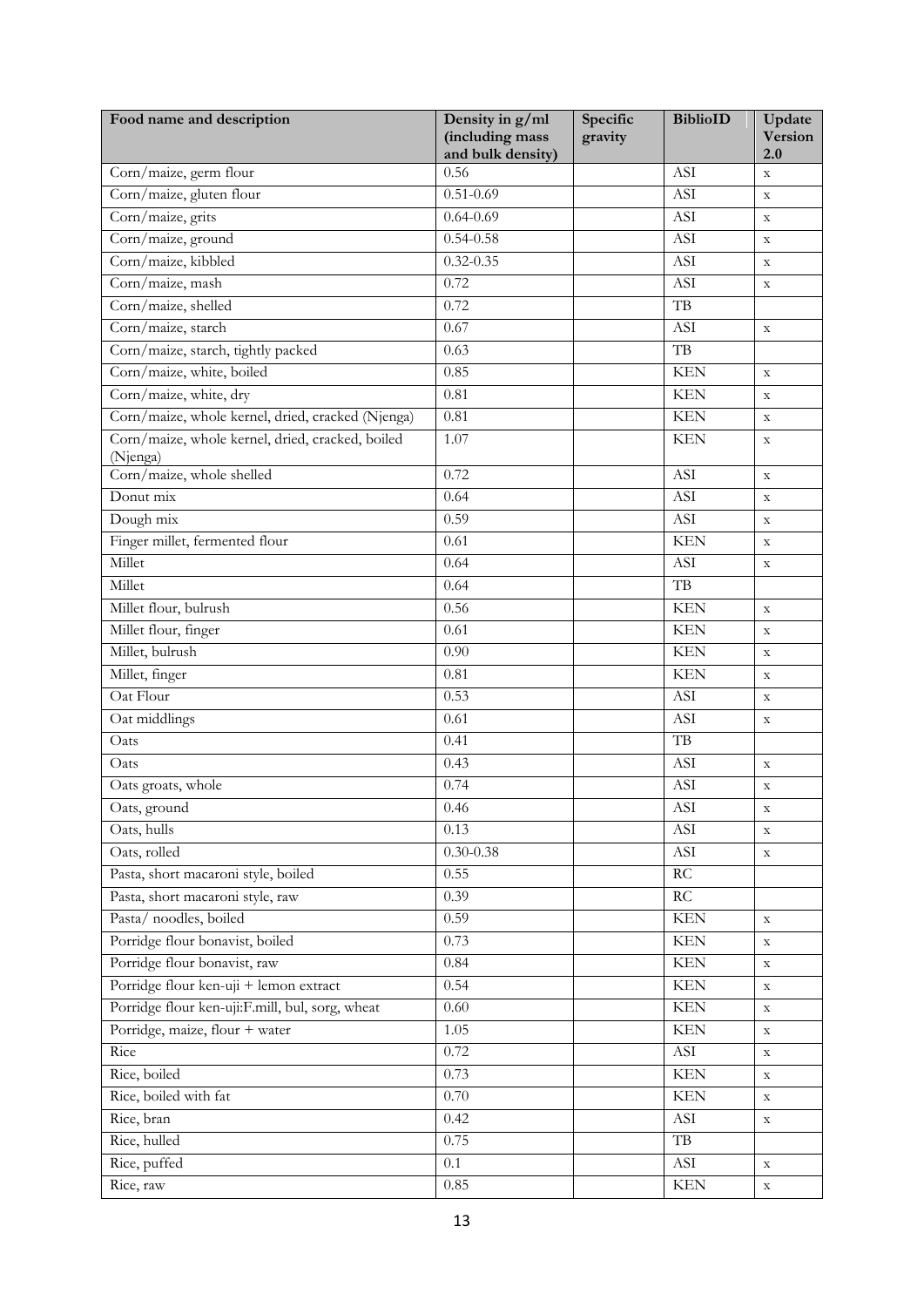<span id="page-16-0"></span>

| and bulk density)<br>2.0<br>TB<br>Rice, rough<br>0.58<br>Rice, white, boiled<br>RC<br>0.73<br>Rice, white, raw<br>RC<br>0.82<br>0.72<br>TB<br>Rye<br>Rye, bran<br>$0.24 - 0.32$<br>ASI<br>$\mathbf X$<br>Rye, flour<br>0.67<br><b>ASI</b><br>$\mathbf X$<br>Rye, malted<br>0.51<br>ASI<br>$\mathbf X$<br>Rye, middlings<br>0.67<br>$\boldsymbol{ASI}$<br>$\mathbf X$<br>Rye, shorts<br>0.54<br>ASI<br>$\mathbf X$<br>Rye, whole<br>$0.69 - 0.72$<br>ASI<br>$\mathbf X$<br>Semolina, raw<br>RC<br>0.78<br>Sorghum, fermented flour<br>0.54<br><b>KEN</b><br>$\mathbf X$<br>Sorghum, flour<br>0.54<br><b>KEN</b><br>$\mathbf X$<br>Sorghum, seed<br>$0.51 - 0.56$<br><b>ASI</b><br>$\mathbf X$<br>Soy, flour<br>0.7<br>ASI<br>$\mathbf X$<br>Soya, flour<br>0.64<br>ASI<br>$\mathbf X$<br>Wheat<br>TB<br>0.77<br>Wheat, bran<br>$0.18 - 0.26$<br>ASI<br>$\mathbf X$<br>Wheat, cracked<br>0.56<br><b>ASI</b><br>$\mathbf X$<br>Wheat, cut<br>0.74<br>ASI<br>$\mathbf X$<br>Wheat, flour<br>ASI<br>0.48<br>$\mathbf X$<br>Wheat, flour<br>0.58<br><b>KEN</b><br>$\mathbf X$<br>Wheat, flour<br>0.67<br>ASI<br>$\mathbf X$<br>Wheat, flour<br>S&W<br>0.521<br>Wheat, flour, malted<br><b>ASI</b><br>0.66<br>$\mathbf X$<br>Wheat, flour, white<br>0.67<br>$\mathop{\rm RC}$<br>Wheat, flour, wholemeal<br>0.55<br>$\overline{RC}$<br>ASI<br>Wheat, gluten<br>0.69<br>$\mathbf X$<br>Wheat, hulls<br>0.7<br>ASI<br>$\mathbf X$<br>Wheat, middlings<br>0.24<br>ASI<br>$\mathbf X$<br>Wheat, shaved<br>0.54<br>$\boldsymbol{ASI}$<br>$\mathbf X$<br>Wheat, whole<br>$0.72 - 0.83$<br><b>ASI</b><br>$\mathbf X$<br>Whey<br>0.56<br>ASI<br>$\mathbf X$<br>Tubers and products<br>Arrowroot/cocoyam, boiled<br><b>KEN</b><br>0.54<br>$\mathbf X$<br>Arrowroot/cocoyam, raw<br>0.52<br><b>KEN</b><br>$\mathbf X$<br>Cassava, flour<br>0.55<br><b>KEN</b><br>$\mathbf X$<br>Cassava, boiled<br><b>KEN</b><br>0.63<br>$\mathbf X$<br>$\overline{\text{KEN}}$<br>Cassava, raw<br>0.63<br>$\mathbf X$<br>Potato, english, boiled<br>0.59<br>$\operatorname{KEN}$<br>$\mathbf X$<br>Potato, english, raw<br>0.59<br><b>KEN</b><br>$\mathbf X$<br>Potatoes, flakes<br>0.21<br>$\operatorname{ASI}$<br>$\mathbf X$<br>Potatoes, powdered<br><b>ASI</b><br>0.77<br>$\mathbf X$<br>Sweet potato, boiled<br><b>KEN</b><br>0.65<br>$\mathbf X$<br>Sweet potato, raw<br>$\operatorname{KEN}$<br>0.44<br>$\mathbf X$<br>0.79<br>$\mathbf X$ | Food name and description | Density in g/ml<br>(including mass | Specific<br>gravity | <b>BiblioID</b> | Update<br><b>Version</b> |
|--------------------------------------------------------------------------------------------------------------------------------------------------------------------------------------------------------------------------------------------------------------------------------------------------------------------------------------------------------------------------------------------------------------------------------------------------------------------------------------------------------------------------------------------------------------------------------------------------------------------------------------------------------------------------------------------------------------------------------------------------------------------------------------------------------------------------------------------------------------------------------------------------------------------------------------------------------------------------------------------------------------------------------------------------------------------------------------------------------------------------------------------------------------------------------------------------------------------------------------------------------------------------------------------------------------------------------------------------------------------------------------------------------------------------------------------------------------------------------------------------------------------------------------------------------------------------------------------------------------------------------------------------------------------------------------------------------------------------------------------------------------------------------------------------------------------------------------------------------------------------------------------------------------------------------------------------------------------------------------------------------------------------------------------------------------------------------------------------------------------------------------------------------------------------------------------------------------------------------------------------------------------------------------------------------------------------------------------------------------------------------------------------------------------|---------------------------|------------------------------------|---------------------|-----------------|--------------------------|
|                                                                                                                                                                                                                                                                                                                                                                                                                                                                                                                                                                                                                                                                                                                                                                                                                                                                                                                                                                                                                                                                                                                                                                                                                                                                                                                                                                                                                                                                                                                                                                                                                                                                                                                                                                                                                                                                                                                                                                                                                                                                                                                                                                                                                                                                                                                                                                                                                    |                           |                                    |                     |                 |                          |
|                                                                                                                                                                                                                                                                                                                                                                                                                                                                                                                                                                                                                                                                                                                                                                                                                                                                                                                                                                                                                                                                                                                                                                                                                                                                                                                                                                                                                                                                                                                                                                                                                                                                                                                                                                                                                                                                                                                                                                                                                                                                                                                                                                                                                                                                                                                                                                                                                    |                           |                                    |                     |                 |                          |
|                                                                                                                                                                                                                                                                                                                                                                                                                                                                                                                                                                                                                                                                                                                                                                                                                                                                                                                                                                                                                                                                                                                                                                                                                                                                                                                                                                                                                                                                                                                                                                                                                                                                                                                                                                                                                                                                                                                                                                                                                                                                                                                                                                                                                                                                                                                                                                                                                    |                           |                                    |                     |                 |                          |
|                                                                                                                                                                                                                                                                                                                                                                                                                                                                                                                                                                                                                                                                                                                                                                                                                                                                                                                                                                                                                                                                                                                                                                                                                                                                                                                                                                                                                                                                                                                                                                                                                                                                                                                                                                                                                                                                                                                                                                                                                                                                                                                                                                                                                                                                                                                                                                                                                    |                           |                                    |                     |                 |                          |
|                                                                                                                                                                                                                                                                                                                                                                                                                                                                                                                                                                                                                                                                                                                                                                                                                                                                                                                                                                                                                                                                                                                                                                                                                                                                                                                                                                                                                                                                                                                                                                                                                                                                                                                                                                                                                                                                                                                                                                                                                                                                                                                                                                                                                                                                                                                                                                                                                    |                           |                                    |                     |                 |                          |
|                                                                                                                                                                                                                                                                                                                                                                                                                                                                                                                                                                                                                                                                                                                                                                                                                                                                                                                                                                                                                                                                                                                                                                                                                                                                                                                                                                                                                                                                                                                                                                                                                                                                                                                                                                                                                                                                                                                                                                                                                                                                                                                                                                                                                                                                                                                                                                                                                    |                           |                                    |                     |                 |                          |
|                                                                                                                                                                                                                                                                                                                                                                                                                                                                                                                                                                                                                                                                                                                                                                                                                                                                                                                                                                                                                                                                                                                                                                                                                                                                                                                                                                                                                                                                                                                                                                                                                                                                                                                                                                                                                                                                                                                                                                                                                                                                                                                                                                                                                                                                                                                                                                                                                    |                           |                                    |                     |                 |                          |
|                                                                                                                                                                                                                                                                                                                                                                                                                                                                                                                                                                                                                                                                                                                                                                                                                                                                                                                                                                                                                                                                                                                                                                                                                                                                                                                                                                                                                                                                                                                                                                                                                                                                                                                                                                                                                                                                                                                                                                                                                                                                                                                                                                                                                                                                                                                                                                                                                    |                           |                                    |                     |                 |                          |
|                                                                                                                                                                                                                                                                                                                                                                                                                                                                                                                                                                                                                                                                                                                                                                                                                                                                                                                                                                                                                                                                                                                                                                                                                                                                                                                                                                                                                                                                                                                                                                                                                                                                                                                                                                                                                                                                                                                                                                                                                                                                                                                                                                                                                                                                                                                                                                                                                    |                           |                                    |                     |                 |                          |
|                                                                                                                                                                                                                                                                                                                                                                                                                                                                                                                                                                                                                                                                                                                                                                                                                                                                                                                                                                                                                                                                                                                                                                                                                                                                                                                                                                                                                                                                                                                                                                                                                                                                                                                                                                                                                                                                                                                                                                                                                                                                                                                                                                                                                                                                                                                                                                                                                    |                           |                                    |                     |                 |                          |
|                                                                                                                                                                                                                                                                                                                                                                                                                                                                                                                                                                                                                                                                                                                                                                                                                                                                                                                                                                                                                                                                                                                                                                                                                                                                                                                                                                                                                                                                                                                                                                                                                                                                                                                                                                                                                                                                                                                                                                                                                                                                                                                                                                                                                                                                                                                                                                                                                    |                           |                                    |                     |                 |                          |
|                                                                                                                                                                                                                                                                                                                                                                                                                                                                                                                                                                                                                                                                                                                                                                                                                                                                                                                                                                                                                                                                                                                                                                                                                                                                                                                                                                                                                                                                                                                                                                                                                                                                                                                                                                                                                                                                                                                                                                                                                                                                                                                                                                                                                                                                                                                                                                                                                    |                           |                                    |                     |                 |                          |
|                                                                                                                                                                                                                                                                                                                                                                                                                                                                                                                                                                                                                                                                                                                                                                                                                                                                                                                                                                                                                                                                                                                                                                                                                                                                                                                                                                                                                                                                                                                                                                                                                                                                                                                                                                                                                                                                                                                                                                                                                                                                                                                                                                                                                                                                                                                                                                                                                    |                           |                                    |                     |                 |                          |
|                                                                                                                                                                                                                                                                                                                                                                                                                                                                                                                                                                                                                                                                                                                                                                                                                                                                                                                                                                                                                                                                                                                                                                                                                                                                                                                                                                                                                                                                                                                                                                                                                                                                                                                                                                                                                                                                                                                                                                                                                                                                                                                                                                                                                                                                                                                                                                                                                    |                           |                                    |                     |                 |                          |
|                                                                                                                                                                                                                                                                                                                                                                                                                                                                                                                                                                                                                                                                                                                                                                                                                                                                                                                                                                                                                                                                                                                                                                                                                                                                                                                                                                                                                                                                                                                                                                                                                                                                                                                                                                                                                                                                                                                                                                                                                                                                                                                                                                                                                                                                                                                                                                                                                    |                           |                                    |                     |                 |                          |
|                                                                                                                                                                                                                                                                                                                                                                                                                                                                                                                                                                                                                                                                                                                                                                                                                                                                                                                                                                                                                                                                                                                                                                                                                                                                                                                                                                                                                                                                                                                                                                                                                                                                                                                                                                                                                                                                                                                                                                                                                                                                                                                                                                                                                                                                                                                                                                                                                    |                           |                                    |                     |                 |                          |
|                                                                                                                                                                                                                                                                                                                                                                                                                                                                                                                                                                                                                                                                                                                                                                                                                                                                                                                                                                                                                                                                                                                                                                                                                                                                                                                                                                                                                                                                                                                                                                                                                                                                                                                                                                                                                                                                                                                                                                                                                                                                                                                                                                                                                                                                                                                                                                                                                    |                           |                                    |                     |                 |                          |
|                                                                                                                                                                                                                                                                                                                                                                                                                                                                                                                                                                                                                                                                                                                                                                                                                                                                                                                                                                                                                                                                                                                                                                                                                                                                                                                                                                                                                                                                                                                                                                                                                                                                                                                                                                                                                                                                                                                                                                                                                                                                                                                                                                                                                                                                                                                                                                                                                    |                           |                                    |                     |                 |                          |
|                                                                                                                                                                                                                                                                                                                                                                                                                                                                                                                                                                                                                                                                                                                                                                                                                                                                                                                                                                                                                                                                                                                                                                                                                                                                                                                                                                                                                                                                                                                                                                                                                                                                                                                                                                                                                                                                                                                                                                                                                                                                                                                                                                                                                                                                                                                                                                                                                    |                           |                                    |                     |                 |                          |
|                                                                                                                                                                                                                                                                                                                                                                                                                                                                                                                                                                                                                                                                                                                                                                                                                                                                                                                                                                                                                                                                                                                                                                                                                                                                                                                                                                                                                                                                                                                                                                                                                                                                                                                                                                                                                                                                                                                                                                                                                                                                                                                                                                                                                                                                                                                                                                                                                    |                           |                                    |                     |                 |                          |
|                                                                                                                                                                                                                                                                                                                                                                                                                                                                                                                                                                                                                                                                                                                                                                                                                                                                                                                                                                                                                                                                                                                                                                                                                                                                                                                                                                                                                                                                                                                                                                                                                                                                                                                                                                                                                                                                                                                                                                                                                                                                                                                                                                                                                                                                                                                                                                                                                    |                           |                                    |                     |                 |                          |
|                                                                                                                                                                                                                                                                                                                                                                                                                                                                                                                                                                                                                                                                                                                                                                                                                                                                                                                                                                                                                                                                                                                                                                                                                                                                                                                                                                                                                                                                                                                                                                                                                                                                                                                                                                                                                                                                                                                                                                                                                                                                                                                                                                                                                                                                                                                                                                                                                    |                           |                                    |                     |                 |                          |
|                                                                                                                                                                                                                                                                                                                                                                                                                                                                                                                                                                                                                                                                                                                                                                                                                                                                                                                                                                                                                                                                                                                                                                                                                                                                                                                                                                                                                                                                                                                                                                                                                                                                                                                                                                                                                                                                                                                                                                                                                                                                                                                                                                                                                                                                                                                                                                                                                    |                           |                                    |                     |                 |                          |
|                                                                                                                                                                                                                                                                                                                                                                                                                                                                                                                                                                                                                                                                                                                                                                                                                                                                                                                                                                                                                                                                                                                                                                                                                                                                                                                                                                                                                                                                                                                                                                                                                                                                                                                                                                                                                                                                                                                                                                                                                                                                                                                                                                                                                                                                                                                                                                                                                    |                           |                                    |                     |                 |                          |
|                                                                                                                                                                                                                                                                                                                                                                                                                                                                                                                                                                                                                                                                                                                                                                                                                                                                                                                                                                                                                                                                                                                                                                                                                                                                                                                                                                                                                                                                                                                                                                                                                                                                                                                                                                                                                                                                                                                                                                                                                                                                                                                                                                                                                                                                                                                                                                                                                    |                           |                                    |                     |                 |                          |
|                                                                                                                                                                                                                                                                                                                                                                                                                                                                                                                                                                                                                                                                                                                                                                                                                                                                                                                                                                                                                                                                                                                                                                                                                                                                                                                                                                                                                                                                                                                                                                                                                                                                                                                                                                                                                                                                                                                                                                                                                                                                                                                                                                                                                                                                                                                                                                                                                    |                           |                                    |                     |                 |                          |
|                                                                                                                                                                                                                                                                                                                                                                                                                                                                                                                                                                                                                                                                                                                                                                                                                                                                                                                                                                                                                                                                                                                                                                                                                                                                                                                                                                                                                                                                                                                                                                                                                                                                                                                                                                                                                                                                                                                                                                                                                                                                                                                                                                                                                                                                                                                                                                                                                    |                           |                                    |                     |                 |                          |
|                                                                                                                                                                                                                                                                                                                                                                                                                                                                                                                                                                                                                                                                                                                                                                                                                                                                                                                                                                                                                                                                                                                                                                                                                                                                                                                                                                                                                                                                                                                                                                                                                                                                                                                                                                                                                                                                                                                                                                                                                                                                                                                                                                                                                                                                                                                                                                                                                    |                           |                                    |                     |                 |                          |
|                                                                                                                                                                                                                                                                                                                                                                                                                                                                                                                                                                                                                                                                                                                                                                                                                                                                                                                                                                                                                                                                                                                                                                                                                                                                                                                                                                                                                                                                                                                                                                                                                                                                                                                                                                                                                                                                                                                                                                                                                                                                                                                                                                                                                                                                                                                                                                                                                    |                           |                                    |                     |                 |                          |
|                                                                                                                                                                                                                                                                                                                                                                                                                                                                                                                                                                                                                                                                                                                                                                                                                                                                                                                                                                                                                                                                                                                                                                                                                                                                                                                                                                                                                                                                                                                                                                                                                                                                                                                                                                                                                                                                                                                                                                                                                                                                                                                                                                                                                                                                                                                                                                                                                    |                           |                                    |                     |                 |                          |
|                                                                                                                                                                                                                                                                                                                                                                                                                                                                                                                                                                                                                                                                                                                                                                                                                                                                                                                                                                                                                                                                                                                                                                                                                                                                                                                                                                                                                                                                                                                                                                                                                                                                                                                                                                                                                                                                                                                                                                                                                                                                                                                                                                                                                                                                                                                                                                                                                    |                           |                                    |                     |                 |                          |
|                                                                                                                                                                                                                                                                                                                                                                                                                                                                                                                                                                                                                                                                                                                                                                                                                                                                                                                                                                                                                                                                                                                                                                                                                                                                                                                                                                                                                                                                                                                                                                                                                                                                                                                                                                                                                                                                                                                                                                                                                                                                                                                                                                                                                                                                                                                                                                                                                    |                           |                                    |                     |                 |                          |
|                                                                                                                                                                                                                                                                                                                                                                                                                                                                                                                                                                                                                                                                                                                                                                                                                                                                                                                                                                                                                                                                                                                                                                                                                                                                                                                                                                                                                                                                                                                                                                                                                                                                                                                                                                                                                                                                                                                                                                                                                                                                                                                                                                                                                                                                                                                                                                                                                    |                           |                                    |                     |                 |                          |
|                                                                                                                                                                                                                                                                                                                                                                                                                                                                                                                                                                                                                                                                                                                                                                                                                                                                                                                                                                                                                                                                                                                                                                                                                                                                                                                                                                                                                                                                                                                                                                                                                                                                                                                                                                                                                                                                                                                                                                                                                                                                                                                                                                                                                                                                                                                                                                                                                    |                           |                                    |                     |                 |                          |
|                                                                                                                                                                                                                                                                                                                                                                                                                                                                                                                                                                                                                                                                                                                                                                                                                                                                                                                                                                                                                                                                                                                                                                                                                                                                                                                                                                                                                                                                                                                                                                                                                                                                                                                                                                                                                                                                                                                                                                                                                                                                                                                                                                                                                                                                                                                                                                                                                    |                           |                                    |                     |                 |                          |
|                                                                                                                                                                                                                                                                                                                                                                                                                                                                                                                                                                                                                                                                                                                                                                                                                                                                                                                                                                                                                                                                                                                                                                                                                                                                                                                                                                                                                                                                                                                                                                                                                                                                                                                                                                                                                                                                                                                                                                                                                                                                                                                                                                                                                                                                                                                                                                                                                    |                           |                                    |                     |                 |                          |
|                                                                                                                                                                                                                                                                                                                                                                                                                                                                                                                                                                                                                                                                                                                                                                                                                                                                                                                                                                                                                                                                                                                                                                                                                                                                                                                                                                                                                                                                                                                                                                                                                                                                                                                                                                                                                                                                                                                                                                                                                                                                                                                                                                                                                                                                                                                                                                                                                    |                           |                                    |                     |                 |                          |
|                                                                                                                                                                                                                                                                                                                                                                                                                                                                                                                                                                                                                                                                                                                                                                                                                                                                                                                                                                                                                                                                                                                                                                                                                                                                                                                                                                                                                                                                                                                                                                                                                                                                                                                                                                                                                                                                                                                                                                                                                                                                                                                                                                                                                                                                                                                                                                                                                    |                           |                                    |                     |                 |                          |
|                                                                                                                                                                                                                                                                                                                                                                                                                                                                                                                                                                                                                                                                                                                                                                                                                                                                                                                                                                                                                                                                                                                                                                                                                                                                                                                                                                                                                                                                                                                                                                                                                                                                                                                                                                                                                                                                                                                                                                                                                                                                                                                                                                                                                                                                                                                                                                                                                    |                           |                                    |                     |                 |                          |
|                                                                                                                                                                                                                                                                                                                                                                                                                                                                                                                                                                                                                                                                                                                                                                                                                                                                                                                                                                                                                                                                                                                                                                                                                                                                                                                                                                                                                                                                                                                                                                                                                                                                                                                                                                                                                                                                                                                                                                                                                                                                                                                                                                                                                                                                                                                                                                                                                    |                           |                                    |                     |                 |                          |
|                                                                                                                                                                                                                                                                                                                                                                                                                                                                                                                                                                                                                                                                                                                                                                                                                                                                                                                                                                                                                                                                                                                                                                                                                                                                                                                                                                                                                                                                                                                                                                                                                                                                                                                                                                                                                                                                                                                                                                                                                                                                                                                                                                                                                                                                                                                                                                                                                    |                           |                                    |                     |                 |                          |
|                                                                                                                                                                                                                                                                                                                                                                                                                                                                                                                                                                                                                                                                                                                                                                                                                                                                                                                                                                                                                                                                                                                                                                                                                                                                                                                                                                                                                                                                                                                                                                                                                                                                                                                                                                                                                                                                                                                                                                                                                                                                                                                                                                                                                                                                                                                                                                                                                    |                           |                                    |                     |                 |                          |
|                                                                                                                                                                                                                                                                                                                                                                                                                                                                                                                                                                                                                                                                                                                                                                                                                                                                                                                                                                                                                                                                                                                                                                                                                                                                                                                                                                                                                                                                                                                                                                                                                                                                                                                                                                                                                                                                                                                                                                                                                                                                                                                                                                                                                                                                                                                                                                                                                    |                           |                                    |                     |                 |                          |
|                                                                                                                                                                                                                                                                                                                                                                                                                                                                                                                                                                                                                                                                                                                                                                                                                                                                                                                                                                                                                                                                                                                                                                                                                                                                                                                                                                                                                                                                                                                                                                                                                                                                                                                                                                                                                                                                                                                                                                                                                                                                                                                                                                                                                                                                                                                                                                                                                    |                           |                                    |                     |                 |                          |
|                                                                                                                                                                                                                                                                                                                                                                                                                                                                                                                                                                                                                                                                                                                                                                                                                                                                                                                                                                                                                                                                                                                                                                                                                                                                                                                                                                                                                                                                                                                                                                                                                                                                                                                                                                                                                                                                                                                                                                                                                                                                                                                                                                                                                                                                                                                                                                                                                    |                           |                                    |                     |                 |                          |
|                                                                                                                                                                                                                                                                                                                                                                                                                                                                                                                                                                                                                                                                                                                                                                                                                                                                                                                                                                                                                                                                                                                                                                                                                                                                                                                                                                                                                                                                                                                                                                                                                                                                                                                                                                                                                                                                                                                                                                                                                                                                                                                                                                                                                                                                                                                                                                                                                    |                           |                                    |                     |                 |                          |
|                                                                                                                                                                                                                                                                                                                                                                                                                                                                                                                                                                                                                                                                                                                                                                                                                                                                                                                                                                                                                                                                                                                                                                                                                                                                                                                                                                                                                                                                                                                                                                                                                                                                                                                                                                                                                                                                                                                                                                                                                                                                                                                                                                                                                                                                                                                                                                                                                    |                           |                                    |                     |                 |                          |
|                                                                                                                                                                                                                                                                                                                                                                                                                                                                                                                                                                                                                                                                                                                                                                                                                                                                                                                                                                                                                                                                                                                                                                                                                                                                                                                                                                                                                                                                                                                                                                                                                                                                                                                                                                                                                                                                                                                                                                                                                                                                                                                                                                                                                                                                                                                                                                                                                    | Yam, boiled               |                                    |                     | <b>KEN</b>      |                          |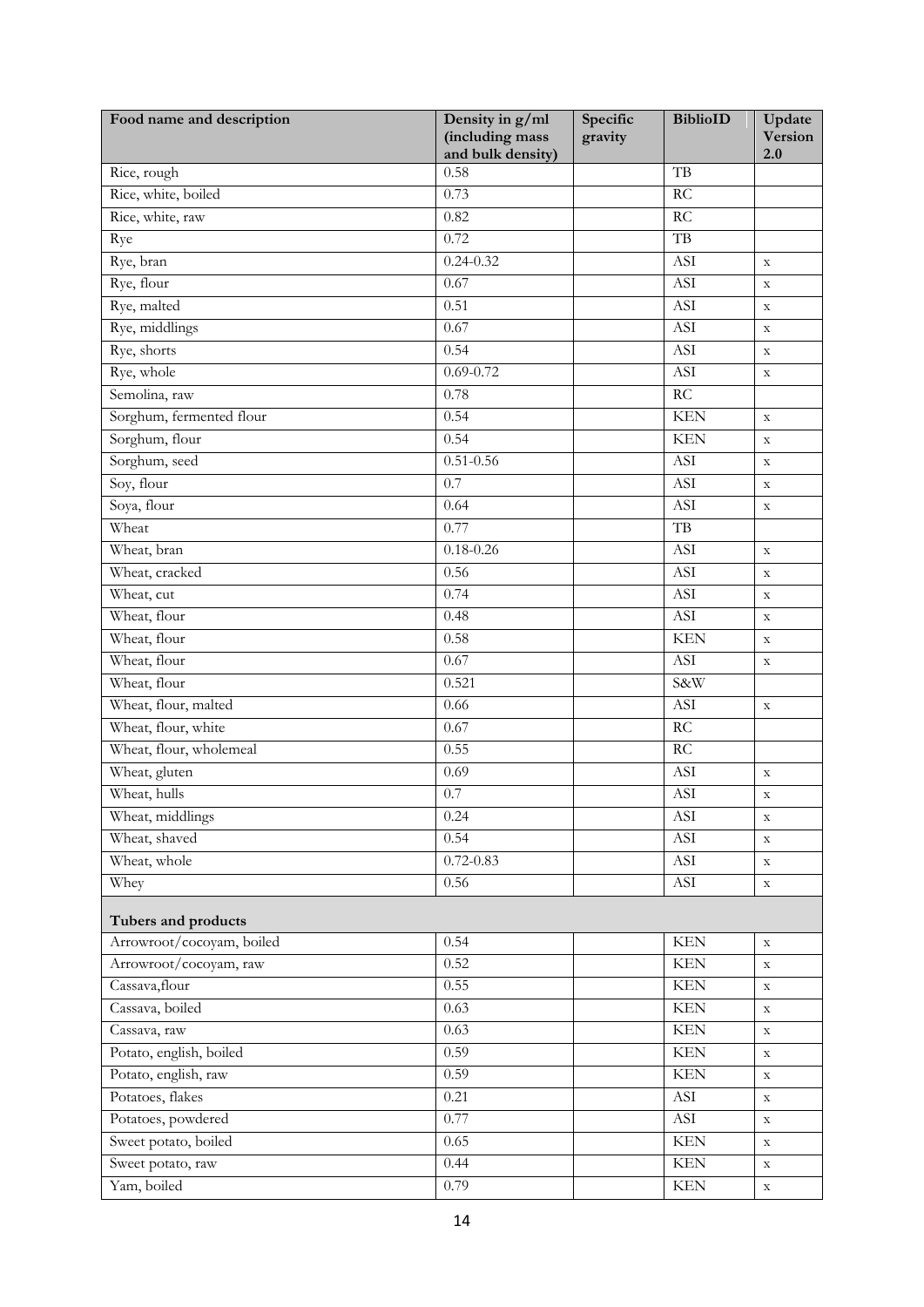<span id="page-17-2"></span><span id="page-17-1"></span><span id="page-17-0"></span>

| Food name and description               | Density in g/ml<br>(including mass<br>and bulk density) | Specific<br>gravity | <b>BiblioID</b>             | Update<br><b>Version</b><br>2.0 |
|-----------------------------------------|---------------------------------------------------------|---------------------|-----------------------------|---------------------------------|
| Yam, raw                                | 0.66                                                    |                     | <b>KEN</b>                  | $\mathbf X$                     |
|                                         |                                                         |                     |                             |                                 |
| Nuts and seeds                          |                                                         |                     |                             |                                 |
| Almonds                                 | 0.46                                                    |                     | ASI                         | $\mathbf X$                     |
| Cashews                                 | 0.5                                                     |                     | ASI                         | $\mathbf x$                     |
| Coconut Chips                           | 0.61                                                    |                     | ASI                         | $\mathbf X$                     |
| Flaxseed                                | 0.7                                                     |                     | ASI                         | $\mathbf X$                     |
| <b>Nuts</b>                             | 0.63                                                    |                     | FNDDS 4.1                   |                                 |
| Peanuts                                 | 0.53                                                    |                     | <b>ASI</b>                  | $\mathbf X$                     |
| Peanuts, shelled                        | 0.69                                                    |                     | ASI                         | $\mathbf X$                     |
| Peanuts, unshelled                      | $0.27 - 0.38$                                           |                     | <b>ASI</b>                  | $\mathbf X$                     |
| Pistachio, raw, with shell              | 0.6                                                     |                     | <b>RC</b>                   |                                 |
| Pistachio, raw, without shell           | 0.646                                                   |                     | <b>RC</b>                   |                                 |
| Rapeseed                                | 0.77                                                    |                     | <b>ASI</b>                  | $\mathbf x$                     |
| Sunflower, seed                         | 0.62                                                    |                     | ASI                         | $\mathbf X$                     |
| Fruits                                  |                                                         |                     |                             |                                 |
| Apple slices, dried                     | 0.24                                                    |                     | ASI                         | $\mathbf X$                     |
| Loquat                                  | 0.6                                                     |                     | <b>KEN</b>                  | $\mathbf X$                     |
| Paw Paw, unripe                         | 0.56                                                    |                     | <b>KEN</b>                  | $\mathbf X$                     |
| Vegetables                              |                                                         |                     |                             |                                 |
| Alfalfa, leaf, meal                     | 0.23                                                    |                     | <b>ASI</b>                  | $\mathbf X$                     |
| Alfalfa, meal, dehydrated 13%           | $0.26 - 0.29$                                           |                     | ASI                         | $\mathbf X$                     |
| Alfalfa, meal, dehydrated 17%           | $0.29 - 0.35$                                           |                     | ASI                         | $\mathbf X$                     |
| Alfalfa, meal, fine ground              | $0.24 - 0.35$                                           |                     | ASI                         | $\mathbf X$                     |
| Alfalfa, meal, suncured 13%             | 0.22                                                    |                     | ASI                         | $\mathbf X$                     |
| Alfalfa, seed                           | $0.72 - 0.77$                                           |                     | ASI                         | $\mathbf X$                     |
| Alfalfa, stem meal                      | 0.19                                                    |                     | ASI                         | $\mathbf X$                     |
| Carrot, raw, chopped                    | 0.54                                                    |                     | <b>KEN</b>                  | $\mathbf X$                     |
| Carrot, raw, grated                     | 0.71                                                    |                     | <b>KEN</b>                  | $\mathbf X$                     |
| Cauliflower, boiled                     | 0.45                                                    |                     | RC                          |                                 |
| Chili, green                            | 0.5                                                     |                     | <b>KEN</b>                  | $\mathbf X$                     |
| Chili, red                              | 0.5                                                     |                     | <b>KEN</b>                  | $\mathbf X$                     |
| French green beans                      | 0.53                                                    |                     | <b>KEN</b>                  | $\mathbf X$                     |
| Fresh green peas (minji)                | 0.73                                                    |                     | <b>KEN</b>                  | $\mathbf X$                     |
| Leaves, managu, raw (black night shade) | $0.2\,$                                                 |                     | <b>KEN</b>                  | $\mathbf X$                     |
| Leaves, onion, spring onion, raw        | 0.44                                                    |                     | <b>KEN</b>                  | $\mathbf X$                     |
| Corn/maize, green, sweet corn, boiled   | 0.73                                                    |                     | <b>KEN</b>                  | $\mathbf X$                     |
| Corn/maize, green, sweet corn, raw      | 0.61                                                    |                     | <b>KEN</b>                  | $\mathbf X$                     |
| Olives, green, with stone               | 0.65                                                    |                     | RC                          |                                 |
| Onions, chopped                         | 0.22                                                    |                     | ASI                         | $\mathbf X$                     |
| Onions, minced                          | 0.13                                                    |                     | $\boldsymbol{\mathrm{ASI}}$ | $\mathbf X$                     |
| Onions, powdered                        | 0.4                                                     |                     | $\boldsymbol{\mathrm{ASI}}$ | $\mathbf X$                     |
| Onions, fried, cubed                    | 0.75                                                    |                     | $\mathop{\rm RC}$           |                                 |
| Onions, raw, cubed                      | 0.55                                                    |                     | $\mathop{\rm RC}$           |                                 |
| Salad, green, leaves, raw               | 0.06                                                    |                     | RC                          |                                 |
| Spinach, frozen, cooked                 | 1.046                                                   |                     | $\mathop{\rm RC}$           |                                 |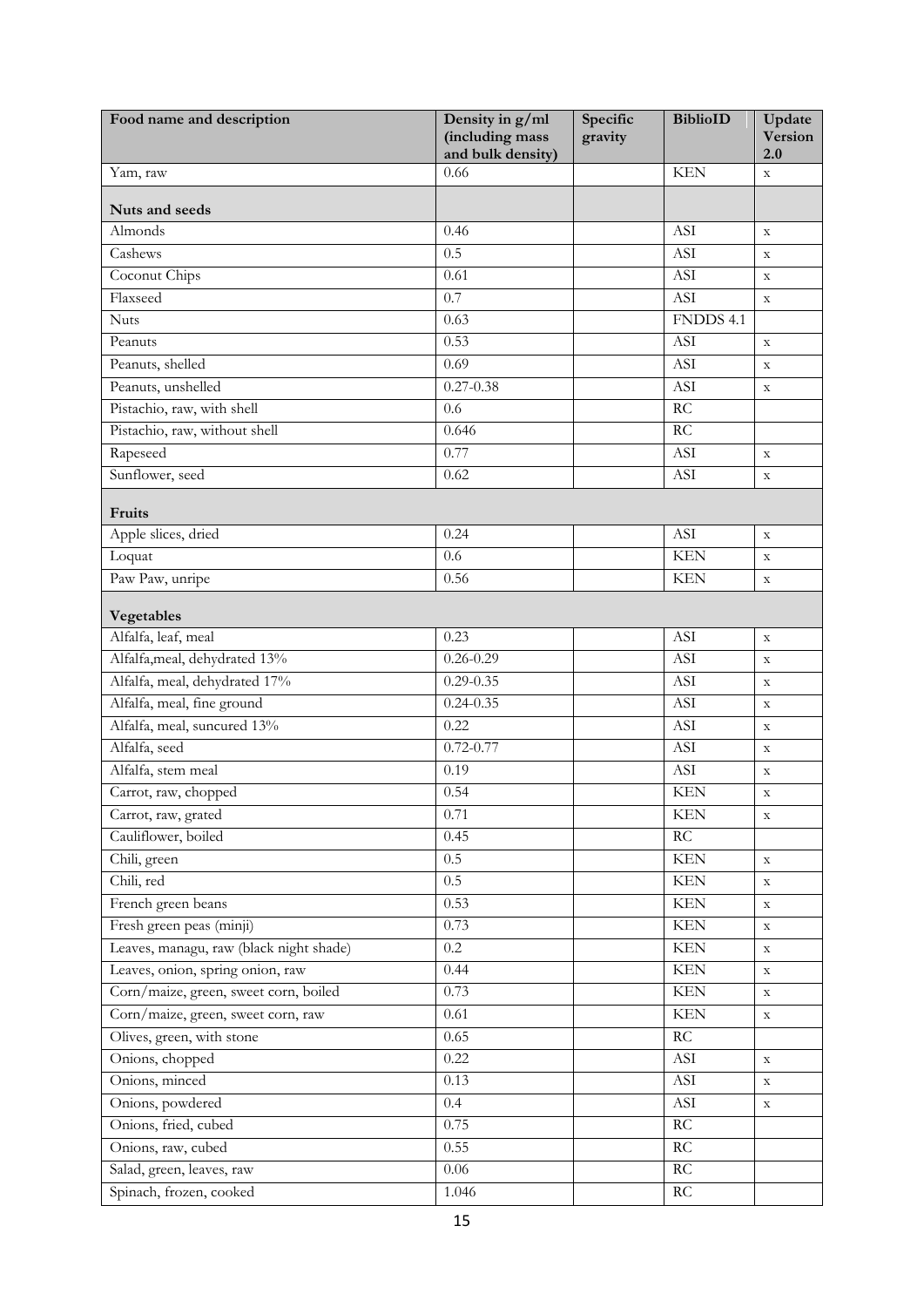<span id="page-18-4"></span><span id="page-18-3"></span><span id="page-18-2"></span><span id="page-18-1"></span><span id="page-18-0"></span>

| Food name and description                    | Density in g/ml<br>(including mass<br>and bulk density) | Specific<br>gravity | <b>BiblioID</b>      | Update<br><b>Version</b><br>2.0 |
|----------------------------------------------|---------------------------------------------------------|---------------------|----------------------|---------------------------------|
| Spinach, leaves, raw                         | 0.08                                                    |                     | RC                   |                                 |
| Sweet pepper, raw, cubes                     | 0.51                                                    |                     | <b>RC</b>            |                                 |
| Sweet pepper, raw, half rings                | 0.39                                                    |                     | <b>RC</b>            |                                 |
| Legumes                                      |                                                         |                     |                      |                                 |
| Beans, white                                 | $0.69 - 0.77$                                           |                     | ASI                  | $\mathbf X$                     |
| Cowpeas                                      | 0.72                                                    |                     | ASI                  | $\mathbf X$                     |
| Cowpeas, dried, boiled                       | 0.75                                                    |                     | <b>KEN</b>           | $\mathbf X$                     |
| Cowpeas, dried, raw                          | 0.96                                                    |                     | <b>KEN</b>           | $\mathbf X$                     |
| Greengram, boiled                            | 0.76                                                    |                     | <b>KEN</b>           | $\mathbf X$                     |
| Greengram, raw                               | 0.79                                                    |                     | <b>KEN</b>           | $\mathbf X$                     |
| Kidney beans, dry, boiled                    | 0.79                                                    |                     | <b>KEN</b>           | $\mathbf X$                     |
| Kidney beans, dry, raw                       | 0.75                                                    |                     | <b>KEN</b>           | $\mathbf X$                     |
| Kidney beans, green, boiled                  | 0.7                                                     |                     | <b>KEN</b>           | $\mathbf X$                     |
| Kidney beans, green, raw                     | 0.68                                                    |                     | <b>KEN</b>           | $\mathbf X$                     |
| Lentils, green, small, boiled                | 0.85                                                    |                     | RC                   |                                 |
| Lentils, green, small, raw                   | 0.89                                                    |                     | <b>RC</b>            |                                 |
| Pigeon peas, boiled                          | 0.75                                                    |                     | <b>KEN</b>           | $\mathbf X$                     |
| Pigeon peas, raw                             | 0.84                                                    |                     | <b>KEN</b>           | $\mathbf X$                     |
| Soybean                                      | 0.74                                                    |                     | ASI                  | $\mathbf X$                     |
| Soybean, flakes                              | 0.58                                                    |                     | ASI                  | $\mathbf X$                     |
| Soybean, hulls                               | 0.4                                                     |                     | ASI                  | $\mathbf X$                     |
| Soybean, meal                                | 0.64                                                    |                     | ASI                  | $\mathbf X$                     |
| Soybean, boiled                              | 0.79                                                    |                     | <b>KEN</b>           | $\mathbf X$                     |
| Soybean, boiled with fat                     | 0.70                                                    |                     | <b>KEN</b>           | $\mathbf X$                     |
| Herbes and spices                            |                                                         |                     |                      |                                 |
| Cinnamon, powder                             | 0.56                                                    |                     | ASI                  | $\mathbf X$                     |
| Clover, seed                                 | 0.77                                                    |                     | ASI                  | $\mathbf X$                     |
| Dry flavoring mix Roiko and other flavorings | $0.7\,$                                                 |                     | <b>KEN</b>           | $\mathbf X$                     |
| Garlic, flakes                               | 0.35                                                    |                     | ASI                  | $\mathbf X$                     |
| Garlic, powder                               | 0.32                                                    |                     | <b>ASI</b>           | $\mathbf X$                     |
| Sage, leaves                                 | 0.29                                                    |                     | ASI                  | $\mathbf X$                     |
| Spice, barbecue                              | 0.48                                                    |                     | ASI                  | $\mathbf X$                     |
| Spice, blend                                 | 0.58                                                    |                     | ASI                  | $\mathbf X$                     |
| Fish and fish products                       |                                                         |                     |                      |                                 |
| Prawns, whole, boiled, with shell            | 0.58                                                    |                     | RC                   |                                 |
| Prawns, whole, boiled, without shell         | 0.77                                                    |                     | RC                   |                                 |
| Egg and egg products                         |                                                         |                     |                      |                                 |
| Egg, yoke, powder                            | 0.37                                                    |                     | ASI                  | $\mathbf X$                     |
| Egg, chicken, boiled/poached                 | 0.6                                                     |                     | FNDDS 4.1            |                                 |
| Eggs, powdered                               | 0.35                                                    |                     | ASI                  | $\mathbf X$                     |
| Meat and meat products                       |                                                         |                     |                      |                                 |
| Blood, flour                                 | 0.48                                                    |                     | ASI                  | $\mathbf X$                     |
| Blood, meal                                  | 0.62                                                    |                     | $\operatorname{ASI}$ | $\mathbf X$                     |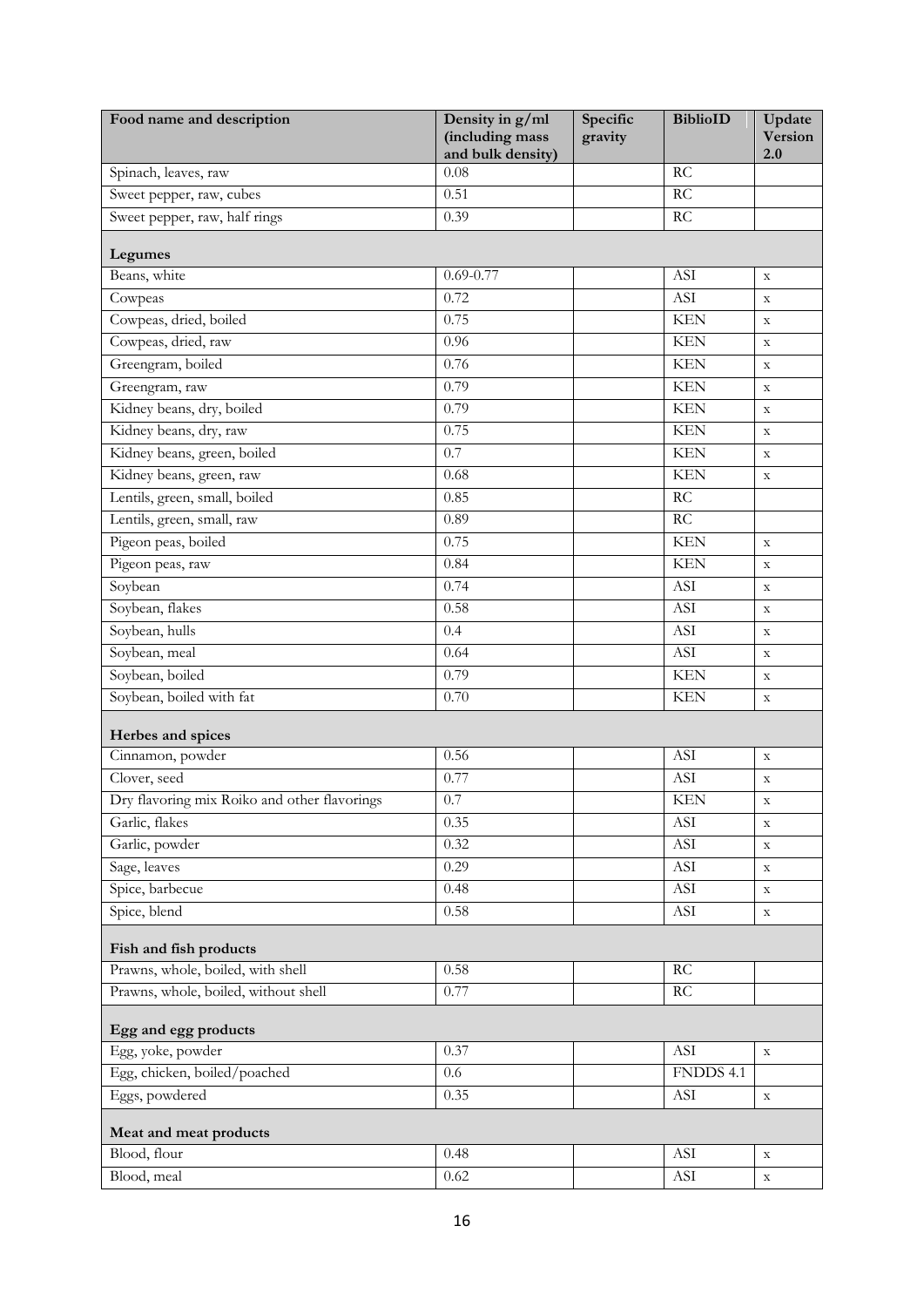<span id="page-19-2"></span><span id="page-19-1"></span><span id="page-19-0"></span>

| Food name and description       | Density in g/ml<br>(including mass<br>and bulk density) | Specific<br>gravity | <b>BiblioID</b>             | Update<br><b>Version</b><br>2.0 |
|---------------------------------|---------------------------------------------------------|---------------------|-----------------------------|---------------------------------|
| Bone and meat meal, loose       | 0.72                                                    |                     | ASI                         | $\mathbf X$                     |
| Bone meal, loose                | $0.80 - 0.96$                                           |                     | ASI                         | $\mathbf X$                     |
| Cow intestine, boiled           | 0.58                                                    |                     | <b>KEN</b>                  | $\mathbf X$                     |
| Cow, lean, no bone, raw         | 0.96                                                    |                     | <b>KEN</b>                  | $\mathbf X$                     |
| Cow, intestine, raw             | 0.93                                                    |                     | <b>KEN</b>                  | $\mathbf X$                     |
| Goat, intestine, boiled         | 0.56                                                    |                     | <b>KEN</b>                  | $\mathbf X$                     |
| Goat, intestine, raw            | 0.83                                                    |                     | <b>KEN</b>                  | $\mathbf X$                     |
| Pork, fatty, with bone, boiled  | 0.63                                                    |                     | <b>KEN</b>                  | $\mathbf X$                     |
| Pork, fatty, with bone, raw     | 0.97                                                    |                     | <b>KEN</b>                  | $\mathbf X$                     |
| Pork, medium, with bone, boiled | 0.7                                                     |                     | <b>KEN</b>                  | $\mathbf X$                     |
| Pork, medium, with bone, raw    | 0.93                                                    |                     | <b>KEN</b>                  | $\mathbf x$                     |
| <b>Snacks</b>                   |                                                         |                     |                             |                                 |
| Potato chips                    | 0.09                                                    |                     | RC                          |                                 |
| Potato chips, pringles          | 0.12                                                    |                     | FNDDS 4.1                   |                                 |
| Snacks, puffed, lowfat          | 0.11                                                    |                     | FNDDS 4.1                   |                                 |
| <b>Sweets</b>                   |                                                         |                     |                             |                                 |
| Glucolin, glucose               | 0.4                                                     |                     | <b>KEN</b>                  | $\mathbf X$                     |
| Glucose (at 15.6 C)             |                                                         | 1.35-1.44           | CSG                         | $\mathbf X$                     |
| Jam                             | 1.333                                                   |                     | S&W                         |                                 |
| Jam, sweetened                  | 1.43                                                    |                     | RC                          |                                 |
| Jelly                           | 1.245                                                   |                     | S&W                         |                                 |
| Nutella                         | 1.26                                                    |                     | RC                          |                                 |
| Sucrose                         | 0.85                                                    |                     | ASI                         | $\mathbf X$                     |
| Sucrose Octoacetate             | 0.53                                                    |                     | ASI                         | $\mathbf X$                     |
| Sugar                           | 0.95                                                    |                     | <b>KEN</b>                  | $\mathbf X$                     |
| Sugar, dextrose                 | 0.62                                                    |                     | ASI                         | $\mathbf X$                     |
| Sugar, dextrose                 | 0.58                                                    |                     | ASI                         | $\mathbf X$                     |
| Sugar, granulated               | $0.7\,$                                                 |                     | ASI                         | $\mathbf X$                     |
| Sugar, powdered                 | 0.56                                                    |                     | ASI                         | $\mathbf X$                     |
| Sugar, white                    | 0.9                                                     |                     | RC                          |                                 |
| Sugar, white                    | 0.88                                                    |                     | FNDDS 4.1                   |                                 |
| Syrup, blackcurrant, undiluted  |                                                         | 1.280               | UK 6 <sup>th</sup>          |                                 |
| Syrup, corn                     | 1.38                                                    |                     | $\rm{TB}$                   |                                 |
| Syrup, corn, light              | 1.40                                                    | 1.41                | <b>USDA</b>                 | $\mathbf X$                     |
| Syrup, fruit, blackberry        | 1.34                                                    |                     | $\mathop{\rm RC}$           |                                 |
| Syrup, grenadine                |                                                         | 1.18                | CG                          | $\mathbf X$                     |
| Syrup, maple                    | 1.32                                                    | 1.32                | <b>USDA</b>                 | $\mathbf X$                     |
| Syrup, pancake                  | 1.312                                                   |                     | S&W                         |                                 |
| Miscellaneous foods             |                                                         |                     |                             |                                 |
| Baking powder                   | 0.9                                                     |                     | ASI                         | $\mathbf X$                     |
| Gelatin                         | 0.72                                                    |                     | ASI                         | $\mathbf X$                     |
| Monosodium glutamate            | 1.62                                                    |                     | $\rm{TB}$                   |                                 |
| Mustard powdered                | 0.26                                                    |                     | $\boldsymbol{\mathrm{ASI}}$ | $\mathbf X$                     |
| Protein supplement              | 0.54                                                    |                     | ASI                         | $\mathbf X$                     |
| Salad dressing                  | 1.1                                                     |                     | FNDDS 4.1                   |                                 |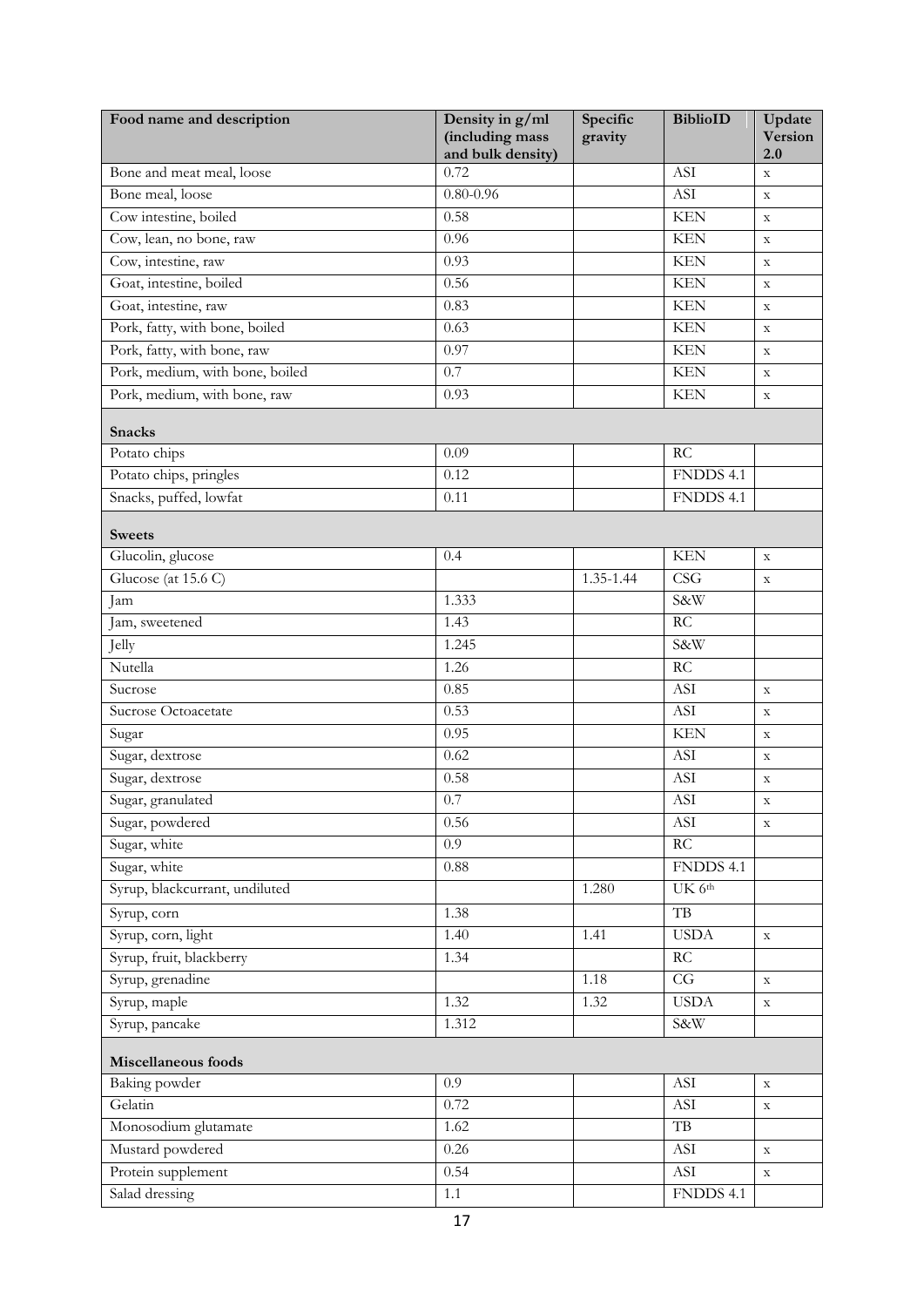<span id="page-20-1"></span><span id="page-20-0"></span>

| Food name and description                                                      | Density in g/ml<br>(including mass<br>and bulk density) | Specific<br>gravity | <b>BiblioID</b>      | Update<br><b>Version</b><br>2.0 |
|--------------------------------------------------------------------------------|---------------------------------------------------------|---------------------|----------------------|---------------------------------|
| Salt, sodium chloride                                                          | 2.165                                                   |                     | TB                   |                                 |
| Salt, fine table                                                               | 1.38                                                    |                     | ASI                  | $\mathbf x$                     |
| Salt, granulated                                                               | 1.28                                                    |                     | ASI                  | $\mathbf X$                     |
| Salt, table                                                                    | 1.217                                                   |                     | S&W                  |                                 |
| Sauce, soy                                                                     | 1.12                                                    |                     | FNDDS 4.1            |                                 |
| Sodium bicarbonate                                                             | $\overline{2.2}$                                        |                     | TB                   |                                 |
| Vitamin additive                                                               | 0.66                                                    |                     | ASI                  | $\mathbf X$                     |
| Vitamin compound                                                               | 0.67                                                    |                     | ASI                  | $\mathbf X$                     |
| Vitamin enrichment                                                             | 0.64                                                    |                     | ASI                  | $\mathbf X$                     |
| Vitamin mix                                                                    | 0.7                                                     |                     | ASI                  | $\mathbf X$                     |
| Vitamin powder                                                                 | 0.56                                                    |                     | <b>ASI</b>           | $\mathbf X$                     |
| Yeast                                                                          | 0.95                                                    |                     | ASI                  | $\mathbf x$                     |
| Soups                                                                          |                                                         |                     |                      |                                 |
| Bean soup                                                                      | 1.054                                                   |                     | S&W                  |                                 |
| Cheddar cheese soup                                                            | 1.046                                                   |                     | S&W                  |                                 |
| Chicken noodle soup                                                            | $\mathbf{1}$                                            |                     | S&W                  |                                 |
| Egg drop soup                                                                  | 1.017                                                   |                     | S&W                  |                                 |
| Mushroom soup                                                                  | 1.017                                                   |                     | S&W                  |                                 |
| Soup, meat                                                                     | 1.04                                                    |                     | <b>KEN</b>           | $\mathbf x$                     |
| Soup, mixed                                                                    | 1.05                                                    |                     | <b>KEN</b>           | $\mathbf X$                     |
| Soup, thick (squash, potato)                                                   | 1.09                                                    |                     | RC                   |                                 |
| Soup, vegetable                                                                | 0.99                                                    |                     | <b>KEN</b>           | $\mathbf X$                     |
| Tomato soup                                                                    | 1.017                                                   |                     | S&W                  |                                 |
| <b>Mixed dishes</b>                                                            |                                                         |                     |                      |                                 |
| Beef and noodles (no sauce)                                                    | 0.65                                                    |                     | S&W                  |                                 |
| Beef and noodles in gravy (mixture)                                            | $\overline{1.04}$                                       |                     | S&W                  |                                 |
| Beef stew, canned                                                              | 1.05                                                    |                     | S&W                  |                                 |
| Beef, noodles and vegetables (no sauce)                                        | $0.68\,$                                                |                     | S&W                  |                                 |
| Broccoli casserole                                                             | 0.95                                                    |                     | S&W                  |                                 |
| Cheese tortellini                                                              | 1.03                                                    |                     | S&W                  |                                 |
| Chicken and dumplings (mixture)                                                | 1.04                                                    |                     | S&W                  |                                 |
| Eggplant parmesan                                                              | 0.83                                                    |                     | S&W                  |                                 |
| Githeri (muthugo + beans) + meat                                               | 0.95                                                    |                     | <b>KEN</b>           | $\mathbf X$                     |
| Githeri (muthugo + beans) + meat + vegetable +                                 | 0.99                                                    |                     | <b>KEN</b>           | $\mathbf X$                     |
| potato/banana<br>Githeri (muthugo + beans) + onion, boiled with fat            | 0.98                                                    |                     | $\operatorname{KEN}$ |                                 |
| Githeri (muthugo + beans) + potato/banana                                      | $0.88\,$                                                |                     | $\operatorname{KEN}$ | $\mathbf X$                     |
| Githeri (muthugo + beans) + vegetable                                          | 1.04                                                    |                     | <b>KEN</b>           | $\mathbf X$                     |
| Githeri (muthugo + beans) + vegetable + meat                                   | 0.94                                                    |                     | <b>KEN</b>           | $\mathbf X$                     |
| Githeri + meat                                                                 | 0.75                                                    |                     | <b>KEN</b>           | $\mathbf X$                     |
|                                                                                |                                                         |                     | $\operatorname{KEN}$ | $\mathbf X$                     |
| Githeri + meat + vegetable + potato/banana<br>Githeri + onion, boiled with fat | 1.05<br>0.83                                            |                     | <b>KEN</b>           | $\mathbf X$                     |
|                                                                                |                                                         |                     |                      | $\mathbf X$                     |
| Githeri + peas                                                                 | 1.04                                                    |                     | <b>KEN</b>           | $\mathbf X$                     |
| Githeri + potato/banana                                                        | 1.10                                                    |                     | <b>KEN</b>           | $\mathbf X$                     |
| Githeri + roots + vegetable                                                    | 1.13                                                    |                     | <b>KEN</b>           | $\mathbf X$                     |
| Githeri + vegetable                                                            | 1.30                                                    |                     | <b>KEN</b>           | $\mathbf X$                     |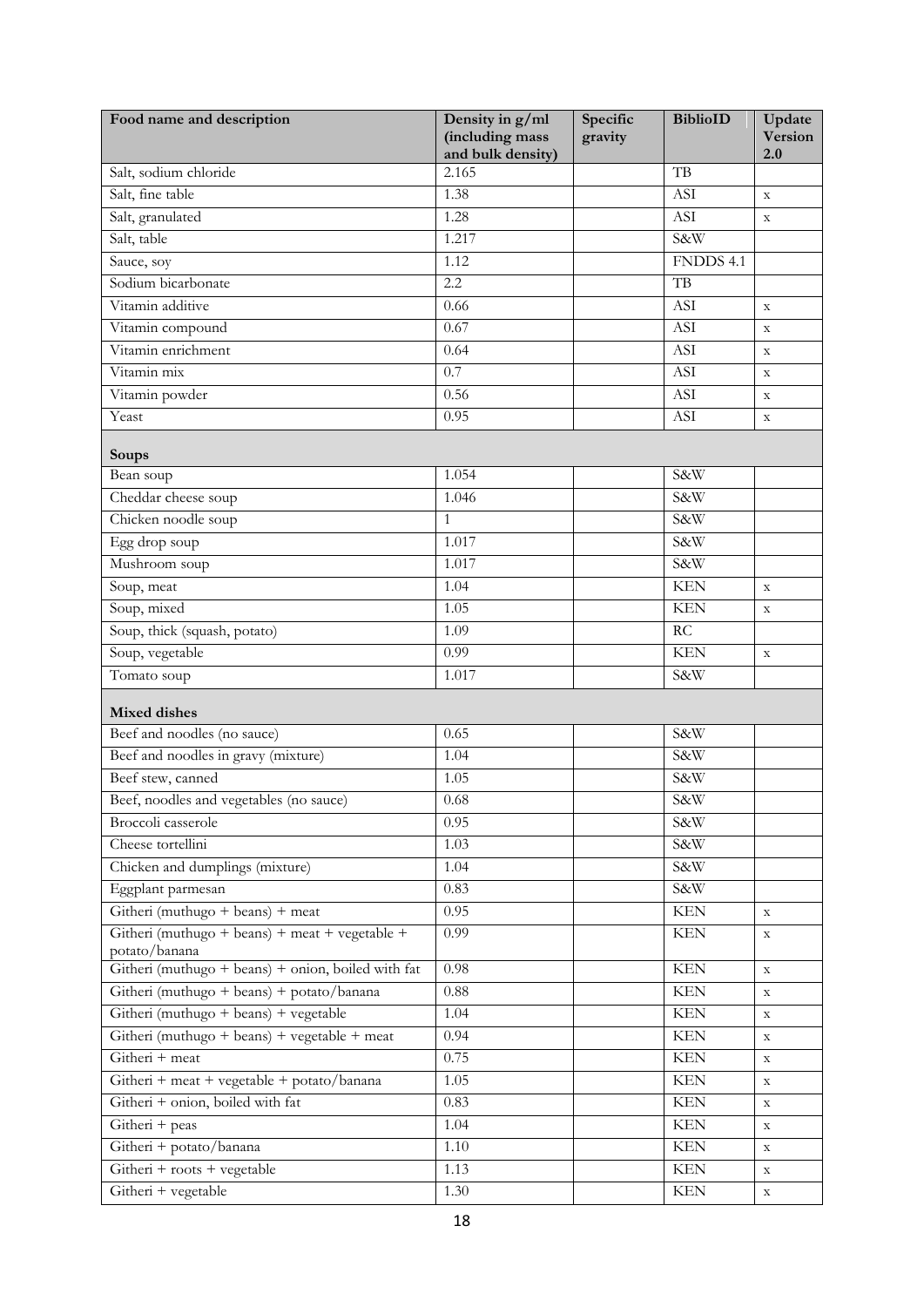| Food name and description                                       | Density in g/ml<br>(including mass<br>and bulk density) | Specific<br>gravity | <b>BiblioID</b>      | Update<br><b>Version</b><br>2.0 |
|-----------------------------------------------------------------|---------------------------------------------------------|---------------------|----------------------|---------------------------------|
| Githeri + vegetable + meat                                      | 0.84                                                    |                     | <b>KEN</b>           | $\mathbf{x}$                    |
| Githeri + vegetable + potato/banana                             | 0.95                                                    |                     | <b>KEN</b>           | $\mathbf X$                     |
| Githeri plain (muthugo + beans + water)                         | 0.98                                                    |                     | KEN                  | $\mathbf x$                     |
| Githeri, beans + vegetable + potatoes                           | 0.93                                                    |                     | <b>KEN</b>           | $\mathbf X$                     |
| Githeri, maize + peas                                           | 0.97                                                    |                     | <b>KEN</b>           | $\mathbf X$                     |
| Githeri, plain (maize + beans + water)                          | 0.71                                                    |                     | <b>KEN</b>           | $\mathbf X$                     |
| Gitwero, banana + beans                                         | 1.20                                                    |                     | <b>KEN</b>           | X                               |
| Gitwero, banana + beans + vegetable                             | 1.20                                                    |                     | <b>KEN</b>           | $\mathbf X$                     |
| Gitwero, banana + potato + beans                                | 1.04                                                    |                     | <b>KEN</b>           | X                               |
| Gitwero, banana + vegetable                                     | 1.20                                                    |                     | <b>KEN</b>           | $\mathbf X$                     |
| Gitwero, banana, boiled with fat                                | 1.19                                                    |                     | <b>KEN</b>           | $\mathbf X$                     |
| Gitwero, banana/potato                                          | 1.30                                                    |                     | <b>KEN</b>           | X                               |
| Gitwero, banana/potato + meat                                   | 1.08                                                    |                     | <b>KEN</b>           | $\mathbf X$                     |
| Gitwero, banana/potato + vegetable                              | 1.22                                                    |                     | <b>KEN</b>           | $\mathbf X$                     |
| Gitwero, root (yam, arrowroot, etc.)                            | 1.14                                                    |                     | <b>KEN</b>           | $\mathbf X$                     |
| Gitwero, roots + banana                                         | 1.03                                                    |                     | <b>KEN</b>           | $\mathbf X$                     |
| Gitwero, roots + banana                                         | 1.03                                                    |                     | <b>KEN</b>           | $\mathbf X$                     |
| Green bean casserole                                            | 0.95                                                    |                     | S&W                  |                                 |
| Lasagna                                                         | 1.04                                                    |                     | S&W                  |                                 |
| Macaroni and cheese, canned                                     | 1.00                                                    |                     | S&W                  |                                 |
| Mataha (Maize stew) (Maize stew), maize + peas                  | 0.86                                                    |                     | <b>KEN</b>           | X                               |
| Mataha (maize stew), beans + banana                             | 1.22                                                    |                     | <b>KEN</b>           | $\mathbf X$                     |
| Mataha (maize stew), beans + banana + potato                    | 1.25                                                    |                     | <b>KEN</b>           | $\mathbf X$                     |
| Mataha (maize stew), beans + banana + potato +                  | 1.15                                                    |                     | <b>KEN</b>           | $\mathbf X$                     |
| vegetable                                                       |                                                         |                     |                      |                                 |
| Mataha (maize stew), beans + potato/banana +<br>vegetable       | 1.14                                                    |                     | <b>KEN</b>           | $\mathbf X$                     |
| Mataha (maize stew), beans + vegetable                          | 1.02                                                    |                     | <b>KEN</b>           | $\mathbf X$                     |
| Mataha (maize stew), beans + vegetable + banana                 | $\mathbf{1}$                                            |                     | <b>KEN</b>           | $\mathbf X$                     |
| Mataha (maize stew), maize + banana                             | 1.09                                                    |                     | <b>KEN</b>           | $\mathbf x$                     |
| Mataha (maize stew), maize + banana/potato +<br>vegetable       | 1.10                                                    |                     | <b>KEN</b>           | $\mathbf X$                     |
| Mataha (maize stew), maize + beans + potato                     | 0.75                                                    |                     | <b>KEN</b>           | $\mathbf X$                     |
| Mataha (maize stew), maize + beans + potato +<br>vegetable      | 0.95                                                    |                     | <b>KEN</b>           | $\mathbf X$                     |
| Mataha (maize stew), maize + beans + potato,<br>boiled with fat | 0.75                                                    |                     | <b>KEN</b>           | $\mathbf X$                     |
| Mataha (maize stew), maize + beans + vegetable +<br>banana      | 0.70                                                    |                     | $\operatorname{KEN}$ | $\mathbf X$                     |
| Mataha (maize stew), maize + vegetable                          | 0.90                                                    |                     | <b>KEN</b>           | $\mathbf X$                     |
| Mataha (maize stew), paw paw                                    | 1.33                                                    |                     | <b>KEN</b>           | $\mathbf X$                     |
| Mexican casserole w/beef, beans, cheese, chips                  | 0.6                                                     |                     | S&W                  |                                 |
| Mini ravioli, canned                                            | 1.05                                                    |                     | S&W                  |                                 |
| Moussaka                                                        | 0.85                                                    |                     | S&W                  |                                 |
| Muthugo (maize without germ and cover) only                     | 0.76                                                    |                     | <b>KEN</b>           | $\mathbf X$                     |
| Noodles/pasta with fat                                          | 0.80                                                    |                     | $\operatorname{KEN}$ | $\mathbf X$                     |
| Rice + beans                                                    | 0.75                                                    |                     | <b>KEN</b>           | $\mathbf X$                     |
| Rice + beans + potato/banana                                    | 0.85                                                    |                     | <b>KEN</b>           | $\mathbf X$                     |
| Rice + meat                                                     | 0.73                                                    |                     | <b>KEN</b>           | $\mathbf X$                     |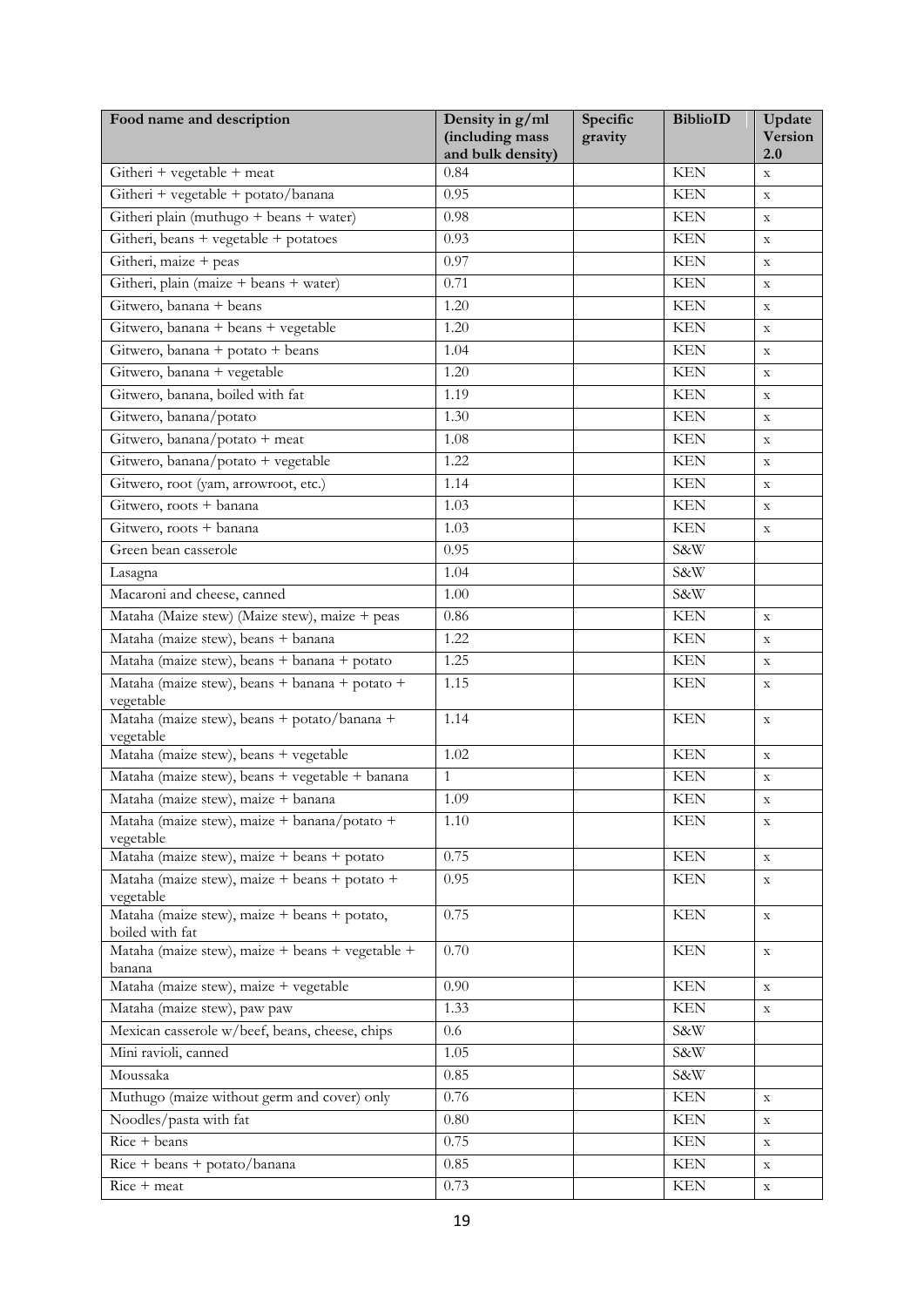| Food name and description             | Density in g/ml<br>(including mass<br>and bulk density) | Specific<br>gravity | <b>BiblioID</b> | Update<br>Version<br>2.0 |
|---------------------------------------|---------------------------------------------------------|---------------------|-----------------|--------------------------|
| $Rice + meat + vegetable$             | 0.83                                                    |                     | <b>KEN</b>      | $\bar{X}$                |
| Rice + potato/banana                  | 0.80                                                    |                     | <b>KEN</b>      | $\mathbf X$              |
| Rice + roots (yam, arrowroot etc.)    | 0.90                                                    |                     | <b>KEN</b>      | $\mathbf X$              |
| $Rice + vegetable$                    | 0.65                                                    |                     | <b>KEN</b>      | $\mathbf X$              |
| Rice + vegetable + potato/banana      | 0.80                                                    |                     | <b>KEN</b>      | $\mathbf X$              |
| Rice, plain (rice + water)            | 0.70                                                    |                     | <b>KEN</b>      | $\mathbf X$              |
| Spaghetti and meat balls, canned      | 1.04                                                    |                     | S&W             |                          |
| Stew, banana                          | 1.07                                                    |                     | <b>KEN</b>      | $\mathbf X$              |
| Stew, banana + potato + vegetable     | 1.06                                                    |                     | <b>KEN</b>      | $\mathbf X$              |
| Stew, beans                           | 1.01                                                    |                     | <b>KEN</b>      | $\mathbf X$              |
| Stew, beans/ peas + meat + vegetables | 0.94                                                    |                     | <b>KEN</b>      | $\mathbf X$              |
| Stew, beans/ peas + vegetables        | 1.07                                                    |                     | <b>KEN</b>      | $\mathbf X$              |
| Stew, meat                            | 1.12                                                    |                     | <b>KEN</b>      | $\mathbf X$              |
| Stew, pea + potato/banana             | 1.10                                                    |                     | <b>KEN</b>      | $\mathbf x$              |
| Stew, pea + potato/banana + vegetable | 1.22                                                    |                     | <b>KEN</b>      | $\mathbf X$              |
| Stew, potato                          | 1.10                                                    |                     | <b>KEN</b>      | $\mathbf X$              |
| Stew, potato + beans + vegetable      | 1.08                                                    |                     | <b>KEN</b>      | $\mathbf X$              |
| Stew, vegetable                       | 0.68                                                    |                     | <b>KEN</b>      | $\mathbf X$              |
| Stew, vegetable + meat                | 0.86                                                    |                     | <b>KEN</b>      | $\mathbf X$              |
| Stew, vegetable + potato              | 1.10                                                    |                     | <b>KEN</b>      | $\mathbf X$              |
| Stew, vegetable + potato + meat       | 1.08                                                    |                     | <b>KEN</b>      | $\mathbf X$              |
| Stew: eggs + veg                      | 0.68                                                    |                     | <b>KEN</b>      | $\mathbf X$              |
| Tuna noodle casserole                 | 0.93                                                    |                     | S&W             |                          |
| $Ugali + beans$                       | 0.80                                                    |                     | <b>KEN</b>      | $\mathbf X$              |
| $Ugali + beans + vegetable$           | 0.80                                                    |                     | <b>KEN</b>      | $\mathbf X$              |
| Ugali + vegetable, crumbed            | 0.75                                                    |                     | <b>KEN</b>      | $\mathbf X$              |
| Ugali + vegetables, boiled with fat   | 1.20                                                    |                     | <b>KEN</b>      | $\mathbf x$              |
| Ugali, plain (flour + water), crumbed | 0.75                                                    |                     | <b>KEN</b>      | $\mathbf X$              |
| Wieners and sauerkraut (mixture)      | 0.61                                                    |                     | S&W             |                          |
| Zesty Italian "hamburger helper"      | 1.04                                                    |                     | S&W             |                          |